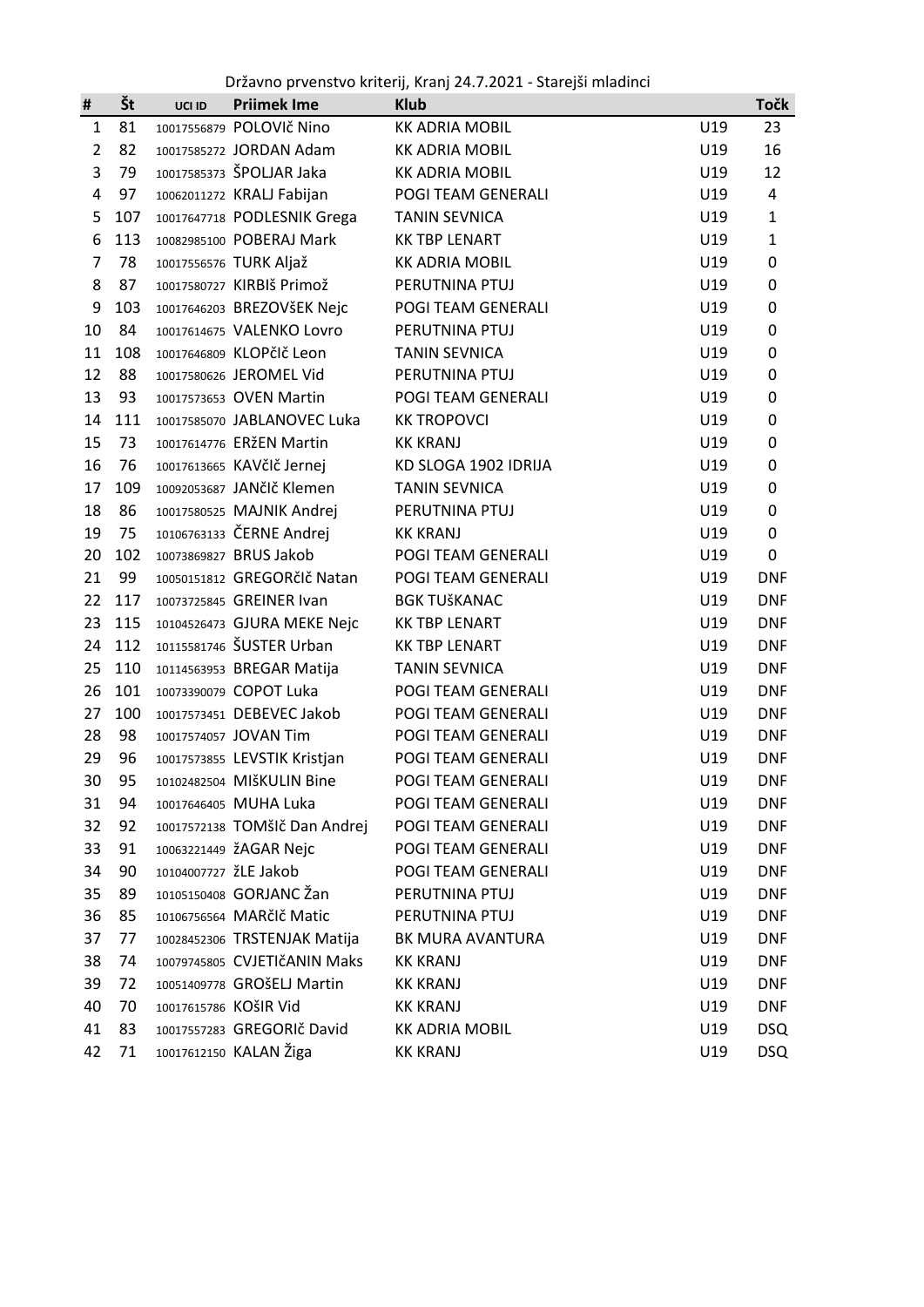Državno prvenstvo kriterij, Kranj 24.7.2021 - Starejši mladinci

| #              | Št  | UCI ID                | <b>Priimek Ime</b>            | <b>Klub</b>           |     | Točk         |
|----------------|-----|-----------------------|-------------------------------|-----------------------|-----|--------------|
| $\mathbf{1}$   | 81  |                       | 10017556879 POLOVIč Nino      | <b>KK ADRIA MOBIL</b> | U19 | 23           |
| $\overline{2}$ | 82  |                       | 10017585272 JORDAN Adam       | <b>KK ADRIA MOBIL</b> | U19 | 16           |
| 3              | 79  |                       | 10017585373 ŠPOLJAR Jaka      | <b>KK ADRIA MOBIL</b> | U19 | 12           |
| 4              | 97  |                       | 10062011272 KRALJ Fabijan     | POGI TEAM GENERALI    | U19 | 4            |
| 5              | 107 |                       | 10017647718 PODLESNIK Grega   | <b>TANIN SEVNICA</b>  | U19 | $\mathbf{1}$ |
| 6              | 113 |                       | 10082985100 POBERAJ Mark      | <b>KK TBP LENART</b>  | U19 | $\mathbf{1}$ |
| $\overline{7}$ | 78  |                       | 10017556576 TURK Aljaž        | <b>KK ADRIA MOBIL</b> | U19 | 0            |
| 8              | 87  |                       | 10017580727 KIRBIŠ Primož     | PERUTNINA PTUJ        | U19 | 0            |
| 9              | 103 |                       | 10017646203 BREZOVŠEK Nejc    | POGI TEAM GENERALI    | U19 | 0            |
| 10             | 84  |                       | 10017614675 VALENKO Lovro     | PERUTNINA PTUJ        | U19 | 0            |
| 11             | 108 |                       | 10017646809 KLOPčIč Leon      | <b>TANIN SEVNICA</b>  | U19 | 0            |
| 12             | 88  |                       | 10017580626 JEROMEL Vid       | PERUTNINA PTUJ        | U19 | 0            |
| 13             | 93  |                       | 10017573653 OVEN Martin       | POGI TEAM GENERALI    | U19 | 0            |
| 14             | 111 |                       | 10017585070 JABLANOVEC Luka   | <b>KK TROPOVCI</b>    | U19 | 0            |
| 15             | 73  |                       | 10017614776 ERŽEN Martin      | <b>KK KRANJ</b>       | U19 | 0            |
| 16             | 76  |                       | 10017613665 KAVčIč Jernej     | KD SLOGA 1902 IDRIJA  | U19 | 0            |
| 17             | 109 |                       | 10092053687 JANčIč Klemen     | <b>TANIN SEVNICA</b>  | U19 | 0            |
| 18             | 86  |                       | 10017580525 MAJNIK Andrej     | PERUTNINA PTUJ        | U19 | 0            |
| 19             | 75  |                       | 10106763133 ČERNE Andrej      | <b>KK KRANJ</b>       | U19 | 0            |
| 20             | 102 |                       | 10073869827 BRUS Jakob        | POGI TEAM GENERALI    | U19 | 0            |
| 21             | 99  |                       | 10050151812 GREGORčIč Natan   | POGI TEAM GENERALI    | U19 | <b>DNF</b>   |
| 22             | 115 |                       | 10104526473 GJURA MEKE Nejc   | <b>KK TBP LENART</b>  | U19 | <b>DNF</b>   |
| 23             | 112 |                       | 10115581746 ŠUSTER Urban      | <b>KK TBP LENART</b>  | U19 | <b>DNF</b>   |
| 24             | 110 |                       | 10114563953 BREGAR Matija     | <b>TANIN SEVNICA</b>  | U19 | <b>DNF</b>   |
| 25             | 101 |                       | 10073390079 COPOT Luka        | POGI TEAM GENERALI    | U19 | <b>DNF</b>   |
| 26             | 100 |                       | 10017573451 DEBEVEC Jakob     | POGI TEAM GENERALI    | U19 | <b>DNF</b>   |
| 27             | 98  |                       | 10017574057 JOVAN Tim         | POGI TEAM GENERALI    | U19 | <b>DNF</b>   |
| 28             | 96  |                       | 10017573855 LEVSTIK Kristjan  | POGI TEAM GENERALI    | U19 | <b>DNF</b>   |
| 29             | 95  |                       | 10102482504 MIŠKULIN Bine     | POGI TEAM GENERALI    | U19 | <b>DNF</b>   |
| 30             | 94  |                       | 10017646405 MUHA Luka         | POGI TEAM GENERALI    | U19 | <b>DNF</b>   |
| 31             | 92  |                       | 10017572138 TOMŠIČ Dan Andrej | POGI TEAM GENERALI    | U19 | <b>DNF</b>   |
| 32             | 91  |                       | 10063221449 ŽAGAR Nejc        | POGI TEAM GENERALI    | U19 | <b>DNF</b>   |
| 33             | 90  | 10104007727 žLE Jakob |                               | POGI TEAM GENERALI    | U19 | <b>DNF</b>   |
| 34             | 89  |                       | 10105150408 GORJANC Žan       | PERUTNINA PTUJ        | U19 | <b>DNF</b>   |
| 35             | 85  |                       | 10106756564 MARčIč Matic      | PERUTNINA PTUJ        | U19 | <b>DNF</b>   |
| 36             | 74  |                       | 10079745805 CVJETIčANIN Maks  | <b>KK KRANJ</b>       | U19 | <b>DNF</b>   |
| 37             | 72  |                       | 10051409778 GROŠELJ Martin    | <b>KK KRANJ</b>       | U19 | <b>DNF</b>   |
| 38             | 70  |                       | 10017615786 KOŠIR Vid         | <b>KK KRANJ</b>       | U19 | <b>DNF</b>   |
| 39             | 83  |                       | 10017557283 GREGORIč David    | <b>KK ADRIA MOBIL</b> | U19 | <b>DSQ</b>   |
| 40             | 71  |                       | 10017612150 KALAN Žiga        | <b>KK KRANJ</b>       | U19 | <b>DSQ</b>   |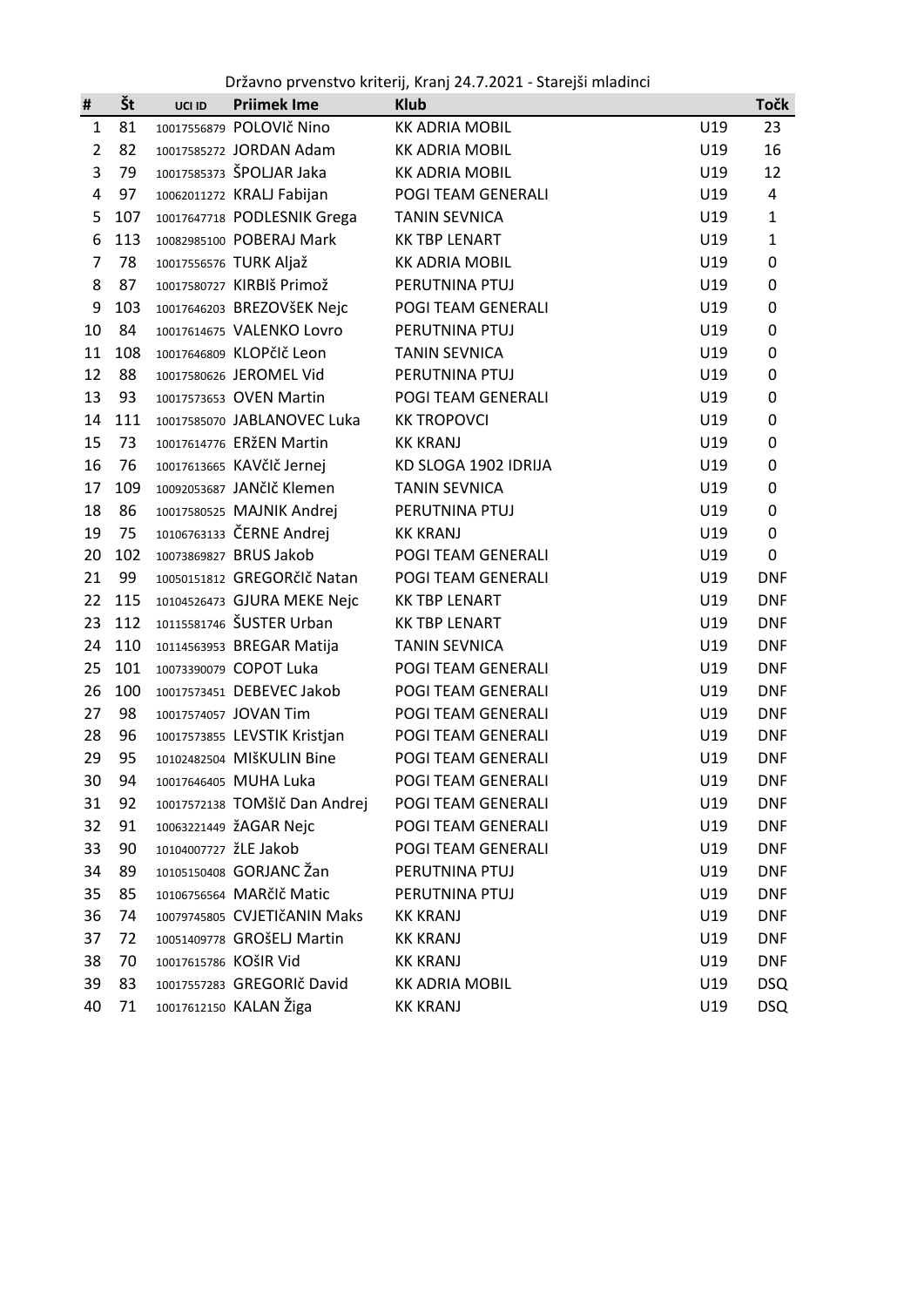Nočni kriterij, Kranj 24.7.2021 - Elite&U23 M

| Rnk          | <b>Bib</b>     | UCI ID                | <b>Name</b>                                        | <b>Team</b>                                             | Categ.       | Country    | Pts            |
|--------------|----------------|-----------------------|----------------------------------------------------|---------------------------------------------------------|--------------|------------|----------------|
| $\mathbf{1}$ | 53             |                       | 10004032251 PATERSKI Maciej                        | <b>VOSTER ATS TEAM</b>                                  | <b>ELITE</b> | <b>POL</b> | 36             |
| 2            | 19             | 10008689766 PER David |                                                    | <b>ADRIA MOBIL (ADR)</b>                                | <b>ELITE</b> | <b>SLO</b> | 31             |
| 3            | 54             |                       | 10007951455 STOSZ Patryk                           | <b>VOSTER ATS TEAM</b>                                  | <b>ELITE</b> | <b>POL</b> | 14             |
| 4            | 13             |                       | 10017620739 MAčEK Matic                            | <b>LIUBLIANA GUSTO SANTIC</b>                           | <b>U23</b>   | <b>SLO</b> | 5              |
| 5            | 9              |                       | 10010969468 FINKŠT Tilen                           | <b>LJUBLJANA GUSTO SANTIC</b>                           | <b>ELITE</b> | <b>SLO</b> | 4              |
| 6            | 51             |                       | 10003391748 JANISZEWSKI Sylwestei VOSTER ATS TEAM  |                                                         | <b>ELITE</b> | <b>POL</b> | 4              |
| 7            | 23             |                       | 10017629530 MURN Boštjan                           | <b>ADRIA MOBIL (ADR)</b>                                | <b>U23</b>   | <b>SLO</b> | 3              |
| 8            | 57             |                       | 10046043254 VANČO Tobias                           | <b>Slovak National cycling team</b>                     | <b>U23</b>   | <b>SVK</b> | 3              |
| 9            | 76             |                       | 10015084288 ISTLSTEKKER Zsolt                      | <b>Epronex - GESU bikewear Cycling Team</b>             | <b>ELITE</b> | <b>HUN</b> | $\mathbf{2}$   |
| 10           | 28             |                       | 10007974087 PAVLIč Marko                           | <b>MEBLOJOGI PRO- CONCRETE</b>                          | <b>ELITE</b> | <b>SLO</b> | $\overline{2}$ |
| 11           | 30             |                       | 10013815713 ČOTAR Luka                             | <b>MEBLOJOGI PRO- CONCRETE</b>                          | <b>ELITE</b> | <b>SLO</b> | 1              |
| 12           | 87             |                       | 10007446651 IVANOV Borislav                        | <b>Cycling Team Vassil Levski</b>                       | <b>ELITE</b> | <b>BUL</b> | 0              |
| 13           | $\overline{2}$ |                       | 10015081662 LAVRIč Martin                          | <b>KK KRANJ</b>                                         | <b>ELITE</b> | <b>SLO</b> | 0              |
| 14           | 77             |                       | 10002083662 KISS Gergely                           | <b>Epronex - GESU bikewear Cycling Team</b>             | <b>ELITE</b> | <b>HUN</b> | 0              |
| 15           | 14             |                       | 10050880019 JURIŠEVIć Carlo                        | <b>LIUBLIANA GUSTO SANTIC</b>                           | <b>U23</b>   | <b>CRO</b> | 0              |
| 16           | 94             |                       |                                                    | 10009786169 HAMMERSCHMID Marv Hrinkow advarics cycleang | <b>ELITE</b> | <b>AUT</b> | 0              |
| 17           | 16             |                       | 10072873252 HOPKINS Dylan                          | <b>LJUBLJANA GUSTO SANTIC</b>                           | <b>U23</b>   | <b>AUS</b> | 0              |
| 18           | 31             |                       | 10010186802 ČIBEJ Simon                            | <b>MEBLOJOGI PRO- CONCRETE</b>                          | <b>ELITE</b> | <b>SLO</b> | 0              |
| 19           | 52             |                       | 10007951859 GRABIS Mateusz                         | <b>VOSTER ATS TEAM</b>                                  | <b>ELITE</b> | <b>POL</b> | 0              |
| 20           | 44             |                       | 10014433176 NICOLAS Nesi                           | <b>D'Amico UM Tools</b>                                 | <b>ELITE</b> | <b>ITA</b> | 0              |
| 21           | 21             |                       | 10014992140 HORVAT Žiga                            | <b>ADRIA MOBIL (ADR)</b>                                | <b>ELITE</b> | <b>SLO</b> | 0              |
| 22           | 89             |                       | 10052878724 DYANKOV Nikolay                        | <b>Cycling Team Vassil Levski</b>                       | <b>U23</b>   | <b>BUL</b> | <b>DNF</b>     |
| 23           | 105            |                       | 10048237777 ROSOLA Kevin                           | <b>Tirol KTM Cycling team</b>                           | <b>U23</b>   | <b>ITA</b> | <b>DNF</b>     |
| 24           | 104            |                       | 10015329620 GAMPER Florian                         | <b>Tirol KTM Cycling team</b>                           | U23          | <b>AUT</b> | <b>DNF</b>     |
| 25           | 103            |                       | 10035126411 ZENGERLE Emanuel                       | <b>Tirol KTM Cycling team</b>                           | U23          | <b>AUT</b> | <b>DNF</b>     |
| 26           | 102            |                       | 10063476679 MCLAIN Logan                           | <b>Tirol KTM Cycling team</b>                           | U23          | <b>USA</b> | <b>DNF</b>     |
| 27           | 101            |                       | 10036351136 ENGELHARDT Felix                       | <b>Tirol KTM Cycling team</b>                           | <b>U23</b>   | <b>GER</b> | <b>DNF</b>     |
| 28           | 95             |                       | 10015603442 EICHINGER Daniel                       | <b>Hrinkow advarics cycleang</b>                        | <b>ELITE</b> | <b>AUT</b> | <b>DNF</b>     |
| 29           | 91             |                       | 10029798582 SPADINI Enrico                         | <b>PEDALE SCALIGERO</b>                                 | U23          | <b>ITA</b> | <b>DNF</b>     |
| 30           | 90             |                       | 10106203361 PETROV Yordan                          | <b>Cycling Team Vassil Levski</b>                       | <b>U23</b>   | <b>BUL</b> | <b>DNF</b>     |
| 31           | 88             |                       | 10019353100 HRISTOV Svetozar                       | <b>Cycling Team Vassil Levski</b>                       | <b>ELITE</b> | <b>BUL</b> | <b>DNF</b>     |
| 32           | 86             |                       | 10060238495 VALCHEV Zlatin                         | <b>Cycling Team Vassil Levski</b>                       | U23          | <b>BUL</b> | <b>DNF</b>     |
| 33           | 85             |                       | 10106429996 PANCHEV Georgi                         | <b>Cycling Team Vassil Levski</b>                       | <b>ELITE</b> | <b>BUL</b> | <b>DNF</b>     |
| 34           | 84             |                       | 10032579452 GAZZOLA Giovanni                       | <b>PEDALE SCALIGERO</b>                                 | U23          | <b>ITA</b> | <b>DNF</b>     |
| 35           | 83             |                       | 10029308734 PACCIO Mattia                          | <b>PEDALE SCALIGERO</b>                                 | U23          | <b>ITA</b> | <b>DNF</b>     |
| 36           | 82             |                       | 10055894919 D'AIUTO FILLIPPO                       | <b>PEDALE SCALIGERO</b>                                 | U23          | <b>ITA</b> | <b>DNF</b>     |
| 37           | 81             |                       | 10029385021 FAVRETTO Carlo France PEDALE SCALIGERO |                                                         | U23          | <b>ITA</b> | <b>DNF</b>     |
| 38           | 80             |                       | 10012631707 DOLLESCHALL Patrick                    | <b>Epronex - GESU bikewear Cycling Team</b>             | <b>ELITE</b> | <b>AUT</b> | <b>DNF</b>     |
| 39           | 79             |                       | 10009404839 RÖZSA Balazs                           | <b>Epronex - GESU bikewear Cycling Team</b>             | <b>ELITE</b> | <b>HUN</b> | <b>DNF</b>     |
| 40           | 78             |                       | 10006066524 SOLYMOSI Marton                        | <b>Epronex - GESU bikewear Cycling Team</b>             | <b>ELITE</b> | <b>HUN</b> | <b>DNF</b>     |
| 41           | 75             |                       | 10009004210 PAPAI Adam                             | <b>Epronex - GESU bikewear Cycling Team</b>             | <b>ELITE</b> | <b>HUN</b> | <b>DNF</b>     |
| 42           | 74             |                       | 10035027185 STEINENGER Fabian                      | <b>UNION Reiffeisen Radteam Tirol</b>                   | U23          | <b>AUT</b> | <b>DNF</b>     |
| 43           | 73             |                       | 10055885926 POLZER David                           | Arbö ASKö RC Feld am See                                | U23          | <b>AUT</b> | <b>DNF</b>     |
| 44           | 71             |                       | 10101670936 TOMIĆ Marko                            | <b>CCN Metalac SUNBELT</b>                              | <b>ELITE</b> | <b>SRB</b> | <b>DNF</b>     |
| 45           | 70             |                       | 10009436262 RAJOVIĆ Dušan                          | <b>CCN Metalac SUNBELT</b>                              | <b>ELITE</b> | <b>SRB</b> | <b>DNF</b>     |
| 46           | 69             |                       | 10064057770 KUPUSOVIĆ Djordje                      | <b>CCN Metalac SUNBELT</b>                              | <b>ELITE</b> | <b>SRB</b> | <b>DNF</b>     |
| 47           | 68             |                       | 10012408506 VOLIĆEVIĆ Vladimir                     | <b>CCN Metalac SUNBELT</b>                              | <b>ELITE</b> | <b>SRB</b> | <b>DNF</b>     |
| 48           | 67             |                       | 10015213725 ILIĆ Ognjen                            | <b>CCN Metalac SUNBELT</b>                              | <b>U23</b>   | <b>SRB</b> | <b>DNF</b>     |
| 49           | 66             |                       | 10007298727 DANILOVIĆ Marko                        | <b>CCN Metalac SUNBELT</b>                              | <b>ELITE</b> | <b>SRB</b> | <b>DNF</b>     |
| 50           | 60             |                       | 10046052247 MERTA Filip                            | <b>Slovak National cycling team</b>                     | U23          | <b>SVK</b> | <b>DNF</b>     |
| 51           | 59             |                       | 10015332044 BLAŠKO Matej                           | <b>Slovak National cycling team</b>                     | U23          | <b>SVK</b> | <b>DNF</b>     |







MESTNA OBĆINA<br>KRANJ

**ANT** 

CH:RO'NO"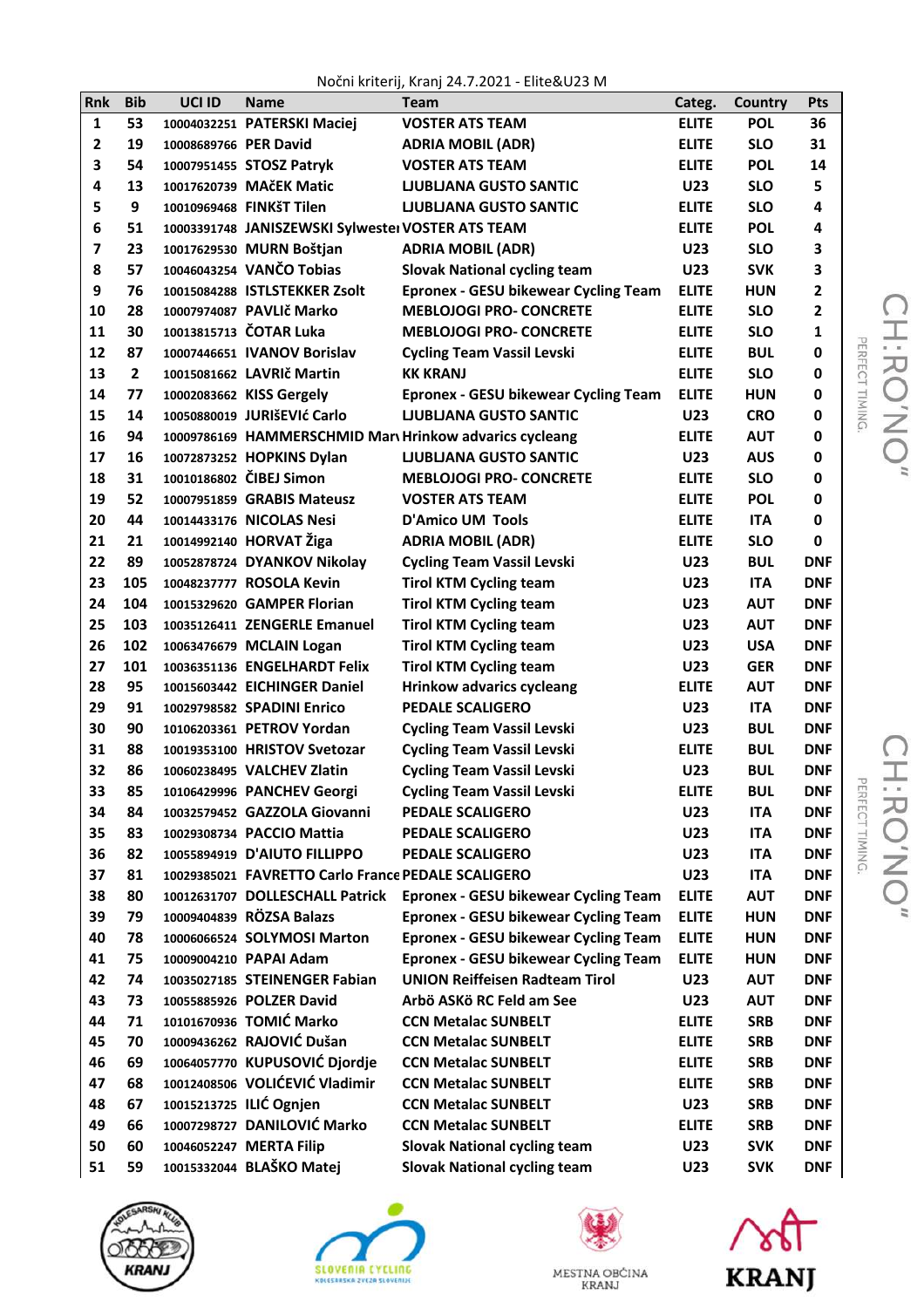Nočni kriterij, Kranj 24.7.2021 - Elite&U23 M

| <b>Rnk</b> | <b>Bib</b>     | UCI ID                | <b>Name</b>                                        | $1100$ in write $1111$ , when $111$ $2111$ $2111$ $2021$ $3111$<br><b>Team</b> | Categ.       | <b>Country</b> | Pts        |
|------------|----------------|-----------------------|----------------------------------------------------|--------------------------------------------------------------------------------|--------------|----------------|------------|
| 52         | 58             |                       | 10077662224 FROLEK Ladislav                        | <b>Slovak National cycling team</b>                                            | <b>U23</b>   | <b>SVK</b>     | <b>DNF</b> |
| 53         | 56             |                       | 10046024056 GAVENDA Martin                         | <b>Slovak National cycling team</b>                                            | <b>U23</b>   | <b>SVK</b>     | <b>DNF</b> |
| 54         | 55             |                       | 10046038204 LIŠKA Andrej                           | <b>Slovak National cycling team</b>                                            | <b>U23</b>   | <b>SVK</b>     | <b>DNF</b> |
| 55         | 50             |                       | 10014694167 PARMA Krzysztof                        | <b>VOSTER ATS TEAM</b>                                                         | <b>ELITE</b> | <b>POL</b>     | <b>DNF</b> |
| 56         | 49             |                       | 10007065119 FRANCZAK Paweł                         | <b>VOSTER ATS TEAM</b>                                                         | <b>ELITE</b> | <b>POL</b>     | <b>DNF</b> |
| 57         | 47             |                       | 10014465714 LANG Philipp                           | Arbö headstart ON Fahrrad                                                      | <b>ELITE</b> | <b>AUT</b>     | <b>DNF</b> |
| 58         | 46             |                       | 10009372002 DANIEL Smarzaro                        | <b>D'Amico UM Tools</b>                                                        | <b>ELITE</b> | <b>ITA</b>     | <b>DNF</b> |
| 59         | 45             |                       | 10069640627 JEFERSON A.Ruiz Acuna D'Amico UM Tools |                                                                                | <b>U23</b>   | <b>COL</b>     | <b>DNF</b> |
| 60         | 43             |                       | 10050457259 BESNIK Islami                          | <b>D'Amico UM Tools</b>                                                        | <b>U23</b>   | <b>ITA</b>     | <b>DNF</b> |
| 61         | 42             |                       | 10034820657 MAXYM Bilyi                            | <b>D'Amico UM Tools</b>                                                        | <b>U23</b>   | <b>UKR</b>     | <b>DNF</b> |
| 62         | 41             |                       | 10086626337 AL MESALLAM Nayef                      | <b>QATAR NATIONAL TEAM</b>                                                     | <b>U23</b>   | QAT            | <b>DNF</b> |
| 63         | 37             |                       | 10085582575 ALJALHAM Marwan                        | <b>QATAR NATIONAL TEAM</b>                                                     | <b>ELITE</b> | QAT            | <b>DNF</b> |
| 64         | 36             |                       |                                                    | 10006726427 ELBOURDAINY Ahmed QATAR NATIONAL TEAM                              | <b>ELITE</b> | QAT            | <b>DNF</b> |
| 65         | 32             |                       | 10017564458 ŠTAJNAR Mihael                         | <b>MEBLOJOGI PRO- CONCRETE</b>                                                 | <b>U23</b>   | <b>SLO</b>     | <b>DNF</b> |
| 66         | 29             |                       | 10006686718 JENKO Robi                             | <b>MEBLOJOGI PRO- CONCRETE</b>                                                 | <b>ELITE</b> | <b>SLO</b>     | <b>DNF</b> |
| 67         | 27             |                       | 10050149687 DRAGAR Luka                            | <b>KK BLED</b>                                                                 | <b>U23</b>   | <b>SLO</b>     | <b>DNF</b> |
| 68         | 25             |                       | 10077657978 VRHOVNIK Luka                          | <b>KK BLED</b>                                                                 | <b>ELITE</b> | <b>SLO</b>     | <b>DNF</b> |
| 69         | 24             |                       | 10060749767 žUMER Matic                            | <b>KK BLED</b>                                                                 | <b>ELITE</b> | <b>SLO</b>     | <b>DNF</b> |
| 70         | 22             |                       | 10017585171 PISKULE Žiga                           | <b>ADRIA MOBIL (ADR)</b>                                                       | <b>U23</b>   | <b>SLO</b>     | <b>DNF</b> |
| 71         | 20             |                       | 10008678349 KATRAŠNIK Gašper                       | <b>ADRIA MOBIL (ADR)</b>                                                       | <b>ELITE</b> | <b>SLO</b>     | <b>DNF</b> |
| 72         | 18             |                       | 10017563448 AVBELJ Blaž                            | <b>LJUBLJANA GUSTO SANTIC</b>                                                  | <b>U23</b>   | <b>SLO</b>     | <b>DNF</b> |
| 73         | 15             |                       | 10017564559 HRIBAR Jernej                          | <b>LJUBLJANA GUSTO SANTIC</b>                                                  | <b>U23</b>   | <b>SLO</b>     | <b>DNF</b> |
| 74         | 12             |                       | 10017651051 PEČNIK Teo                             | <b>LJUBLJANA GUSTO SANTIC</b>                                                  | <b>U23</b>   | <b>SLO</b>     | <b>DNF</b> |
| 75         | 8              |                       | 10106763032 LOTRIČ Bine                            | <b>KK KRANJ</b>                                                                | <b>U23</b>   | <b>SLO</b>     | <b>DNF</b> |
| 76         | $\overline{7}$ | 10111519062 VOVK Jaka |                                                    | <b>KK KRANJ</b>                                                                | <b>U23</b>   | <b>SLO</b>     | <b>DNF</b> |
| 77         | 6              |                       | 10017615685 ZIHERL Luka                            | <b>KK KRANJ</b>                                                                | <b>U23</b>   | <b>SLO</b>     | <b>DNF</b> |
| 78         | 5              |                       | 10008692190 REPSE Uros                             | <b>KK KRANJ</b>                                                                | <b>ELITE</b> | <b>SLO</b>     | <b>DNF</b> |
| 79         | 4              | 10091545752 ŠARC Leon |                                                    | <b>KK KRANJ</b>                                                                | <b>ELITE</b> | <b>SLO</b>     | <b>DNF</b> |
| 80         | 3              |                       | 10015332246 ČEMAžAR Nik                            | <b>KK KRANJ</b>                                                                | <b>U23</b>   | <b>SLO</b>     | <b>DNF</b> |
| 81         | $\mathbf{1}$   |                       | 10014992241 PRIMOžIč Jaka                          | <b>KK KRANJ</b>                                                                | <b>ELITE</b> | <b>SLO</b>     | <b>DNF</b> |
| 82         | 35             |                       | 10014992039 JERMAN Žiga                            | <b>ANDRONI GIOCATTOLI - SIDERMEC</b>                                           | <b>ELITE</b> | <b>SLO</b>     | <b>DNS</b> |
| 83         | 10             |                       | 10101612029 ŽIBERT Ažbe                            | <b>LJUBLJANA GUSTO SANTIC</b>                                                  | U23          | <b>SLO</b>     | <b>DNS</b> |







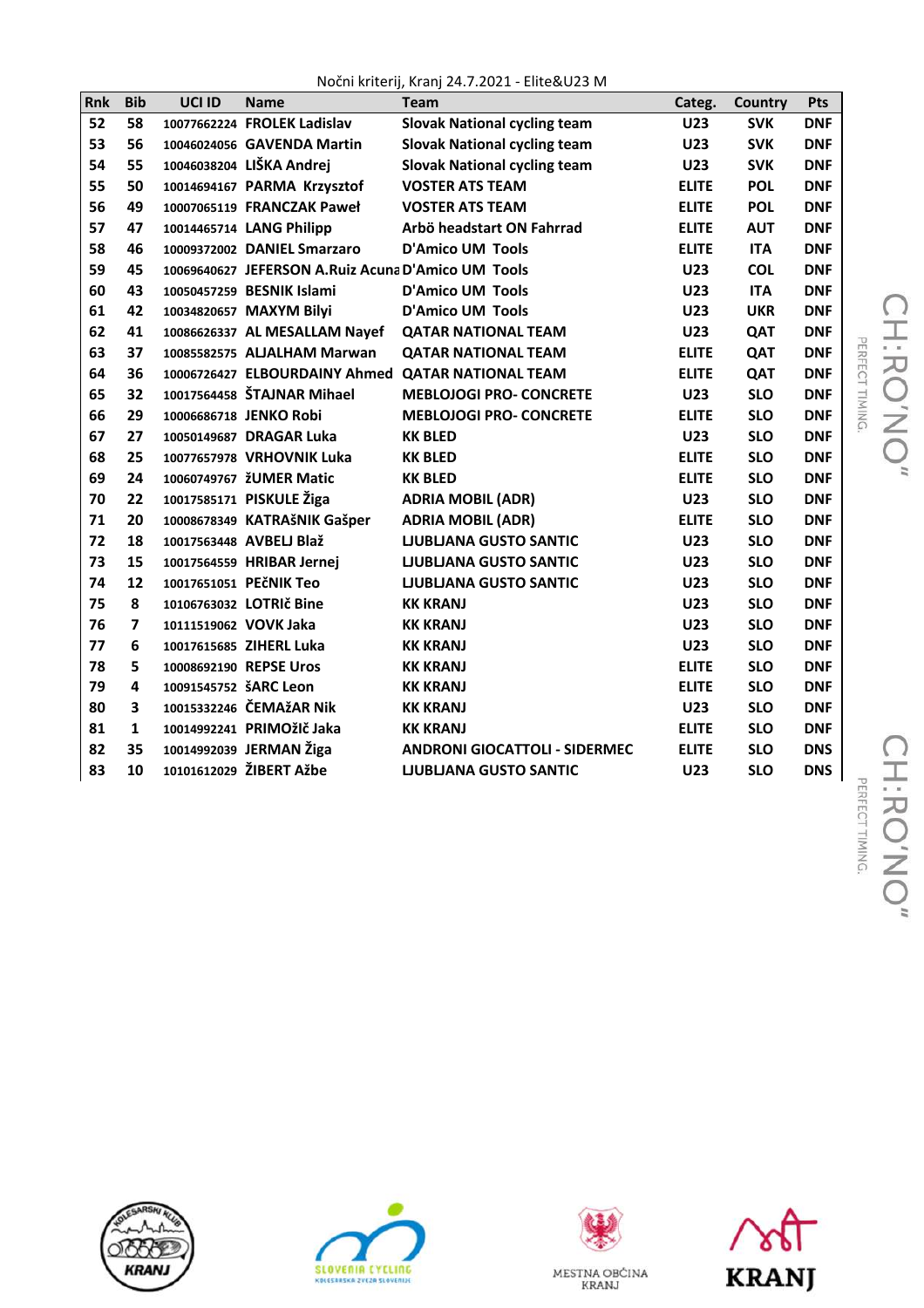Državno prvenstvo kriterij, Kranj 24.7.2021 - Elite M

| #              | Št             | UCI ID | <b>Priimek Ime</b>           | <b>Klub</b>                    |              | <b>Točk</b>    |
|----------------|----------------|--------|------------------------------|--------------------------------|--------------|----------------|
| $\mathbf{1}$   | 19             |        | 10008689766 PER David        | <b>ADRIA MOBIL (ADR)</b>       | <b>ELITE</b> | 31             |
| $\overline{2}$ | 13             |        | 10017620739 MAČEK Matic      | LJUBLJANA GUSTO SANTIC         | U23          | 5              |
| 3              | 9              |        | 10010969468 FINKŠT Tilen     | LJUBLJANA GUSTO SANTIC         | <b>ELITE</b> | 4              |
| 4              | 23             |        | 10017629530 MURN Boštjan     | <b>ADRIA MOBIL (ADR)</b>       | U23          | 3              |
| 5              | 28             |        | 10007974087 PAVLIč Marko     | <b>MEBLOJOGI PRO- CONCRETE</b> | <b>ELITE</b> | $\overline{2}$ |
| 6              | 30             |        | 10013815713 ČOTAR Luka       | MEBLOJOGI PRO- CONCRETE        | <b>ELITE</b> | $\mathbf{1}$   |
| 7              | $\overline{2}$ |        | 10015081662 LAVRIČ Martin    | <b>KK KRANJ</b>                | <b>ELITE</b> | 0              |
| 8              | 31             |        | 10010186802 CIBEJ Simon      | <b>MEBLOJOGI PRO- CONCRETE</b> | <b>ELITE</b> | 0              |
| 9              | 21             |        | 10014992140 HORVAT Žiga      | <b>ADRIA MOBIL (ADR)</b>       | <b>ELITE</b> | 0              |
| 10             | 32             |        | 10017564458 ŠTAJNAR Mihael   | <b>MEBLOJOGI PRO- CONCRETE</b> | U23          | <b>DNF</b>     |
| 11             | 29             |        | 10006686718 JENKO Robi       | <b>MEBLOJOGI PRO- CONCRETE</b> | <b>ELITE</b> | <b>DNF</b>     |
| 12             | 27             |        | 10050149687 DRAGAR Luka      | <b>KK BLED</b>                 | U23          | <b>DNF</b>     |
| 13             | 25             |        | 10077657978 VRHOVNIK Luka    | <b>KK BLED</b>                 | <b>ELITE</b> | <b>DNF</b>     |
| 14             | 24             |        | 10060749767 ŽUMER Matic      | <b>KK BLED</b>                 | <b>ELITE</b> | <b>DNF</b>     |
| 15             | 22             |        | 10017585171 PISKULE Žiga     | <b>ADRIA MOBIL (ADR)</b>       | U23          | <b>DNF</b>     |
| 16             | 20             |        | 10008678349 KATRAŠNIK Gašper | <b>ADRIA MOBIL (ADR)</b>       | <b>ELITE</b> | <b>DNF</b>     |
| 17             | 18             |        | 10017563448 AVBELJ Blaž      | <b>LJUBLJANA GUSTO SANTIC</b>  | U23          | <b>DNF</b>     |
| 18             | 15             |        | 10017564559 HRIBAR Jernej    | LJUBLJANA GUSTO SANTIC         | U23          | <b>DNF</b>     |
| 19             | 12             |        | 10017651051 PEČNIK Teo       | LJUBLJANA GUSTO SANTIC         | U23          | <b>DNF</b>     |
| 20             | 8              |        | 10106763032 LOTRIČ Bine      | <b>KK KRANJ</b>                | U23          | <b>DNF</b>     |
| 21             | $\overline{7}$ |        | 10111519062 VOVK Jaka        | <b>KK KRANJ</b>                | U23          | <b>DNF</b>     |
| 22             | 6              |        | 10017615685 ZIHERL Luka      | <b>KK KRANJ</b>                | U23          | <b>DNF</b>     |
| 23             | 5              |        | 10008692190 REPSE Uros       | <b>KK KRANJ</b>                | <b>ELITE</b> | <b>DNF</b>     |
| 24             | 4              |        | 10091545752 ŠARC Leon        | <b>KK KRANJ</b>                | <b>ELITE</b> | <b>DNF</b>     |
| 25             | 3              |        | 10015332246 ČEMAžAR Nik      | <b>KK KRANJ</b>                | U23          | <b>DNF</b>     |
| 26             | $\mathbf{1}$   |        | 10014992241 PRIMOžIč Jaka    | <b>KK KRANJ</b>                | <b>ELITE</b> | <b>DNF</b>     |
| 27             | 35             |        | 10014992039 JERMAN Žiga      | ANDRONI GIOCATTOLI - SIDERMEC  | <b>ELITE</b> | <b>DNS</b>     |
| 28             | 10             |        | 10101612029 ŽIBERT Ažbe      | <b>LJUBLJANA GUSTO SANTIC</b>  | U23          | <b>DNS</b>     |







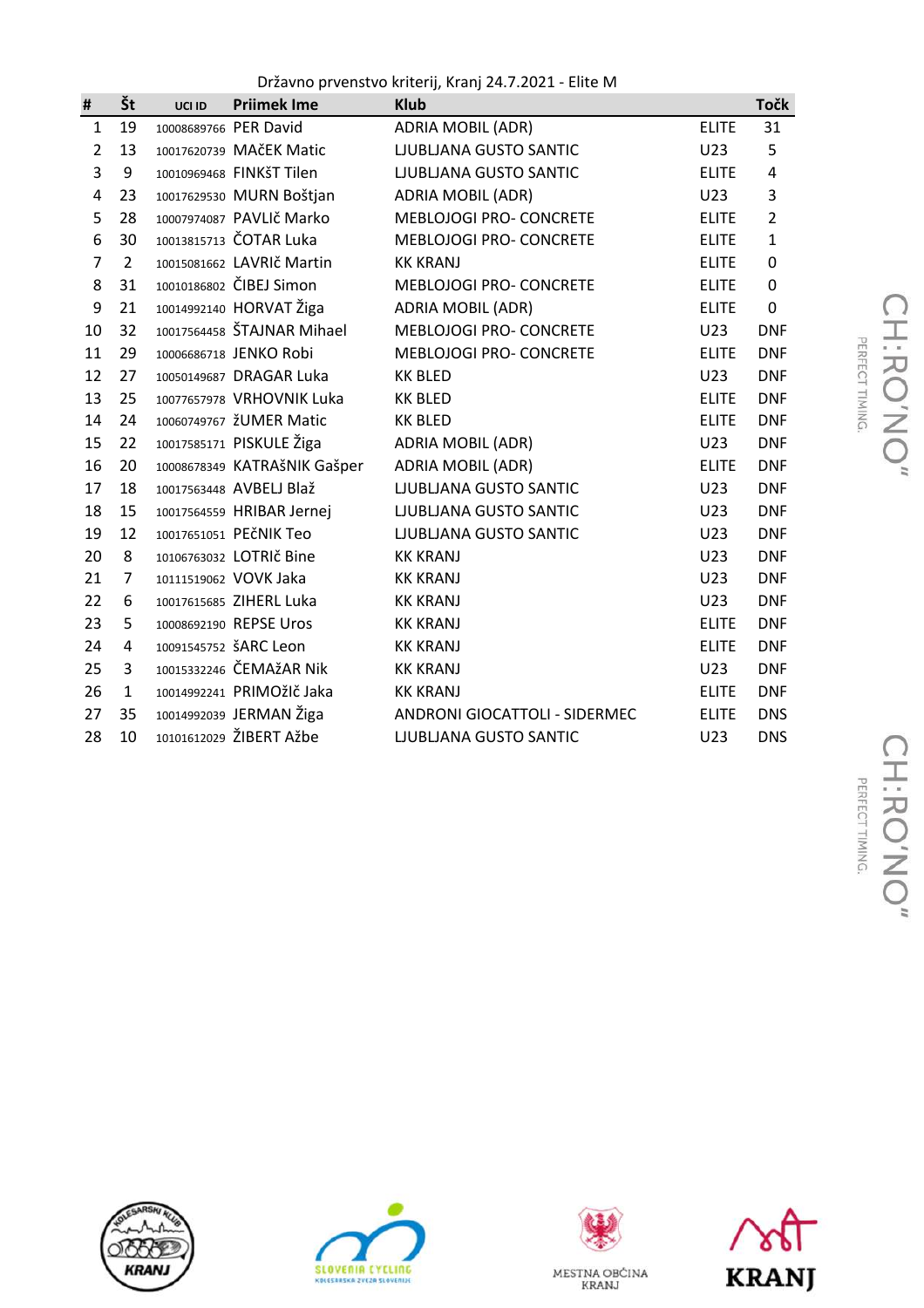Kriterij, Kranj 24.7.2021 - MJ&WE&WU

| Rnk            | <b>Bib</b> | UCI ID                 | <b>Name</b>                   | <b>Team</b>                     | Categ.    | Country    | Pts          |
|----------------|------------|------------------------|-------------------------------|---------------------------------|-----------|------------|--------------|
| $\mathbf{1}$   | 81         |                        | 10017556879 POLOVIč Nino      | <b>KK ADRIA MOBIL</b>           | U19       | <b>SLO</b> | 23           |
| 2              | 82         |                        | 10017585272 JORDAN Adam       | <b>KK ADRIA MOBIL</b>           | U19       | <b>SLO</b> | 16           |
| 3              | 79         |                        | 10017585373 ŠPOLJAR Jaka      | <b>KK ADRIA MOBIL</b>           | U19       | <b>SLO</b> | 12           |
| 4              | 97         |                        | 10062011272 KRALJ Fabijan     | <b>POGI TEAM GENERALI</b>       | U19       | <b>SLO</b> | 4            |
| 5              | 107        |                        | 10017647718 PODLESNIK Grega   | <b>TANIN SEVNICA</b>            | U19       | <b>SLO</b> | $\mathbf{1}$ |
| 6              | 113        |                        | 10082985100 POBERAJ Mark      | <b>KK TBP LENART</b>            | U19       | <b>SLO</b> | $\mathbf{1}$ |
| $\overline{ }$ | 78         |                        | 10017556576 TURK Aljaž        | <b>KK ADRIA MOBIL</b>           | U19       | <b>SLO</b> | 0            |
| 8              | 87         |                        | 10017580727 KIRBIŠ Primož     | <b>PERUTNINA PTUJ</b>           | U19       | <b>SLO</b> | 0            |
| 9              | 103        |                        | 10017646203 BREZOVŠEK Nejc    | <b>POGI TEAM GENERALI</b>       | U19       | <b>SLO</b> | 0            |
| 10             | 84         |                        | 10017614675 VALENKO Lovro     | PERUTNINA PTUJ                  | U19       | <b>SLO</b> | 0            |
| 11             | 88         |                        | 10017580626 JEROMEL Vid       | <b>PERUTNINA PTUJ</b>           | U19       | <b>SLO</b> | 0            |
| 12             | 93         |                        | 10017573653 OVEN Martin       | <b>POGI TEAM GENERALI</b>       | U19       | <b>SLO</b> | 0            |
| 13             | 111        |                        | 10017585070 JABLANOVEC Luka   | <b>KK TROPOVCI</b>              | U19       | <b>SLO</b> | 0            |
| 14             | 73         |                        | 10017614776 ERŽEN Martin      | <b>KK KRANJ</b>                 | U19       | <b>SLO</b> | 0            |
| 15             | 76         |                        | 10017613665 KAVčIč Jernej     | <b>KD SLOGA 1902 IDRIJA</b>     | U19       | <b>SLO</b> | 0            |
| 16             | 109        |                        | 10092053687 JANčIč Klemen     | <b>TANIN SEVNICA</b>            | U19       | <b>SLO</b> | 0            |
| 17             | 86         |                        | 10017580525 MAJNIK Andrej     | PERUTNINA PTUJ                  | U19       | <b>SLO</b> | 0            |
| 18             | 75         |                        | 10106763133 ČERNE Andrej      | <b>KK KRANJ</b>                 | U19       | <b>SLO</b> | 0            |
| 19             | 102        |                        | 10073869827 BRUS Jakob        | <b>POGI TEAM GENERALI</b>       | U19       | <b>SLO</b> | 0            |
| 20             | 224        |                        | 10048407024 BRAVEC Urška      | <b>BTC CITY LJUBLIANA SCOTT</b> | <b>WE</b> | <b>SLO</b> | 0            |
| 21             | 220        |                        | 10009640871 JERETINA Katja    | <b>KK ADRIA MOBIL</b>           | <b>WE</b> | <b>SLO</b> | 0            |
| 22             | 226        |                        | 10017612554 AHAčlč Ana        | <b>BTC CITY LJUBLIANA SCOTT</b> | <b>WE</b> | <b>SLO</b> | 0            |
| 23             | 222        |                        | 10017612453 SUŠNIK Tjaša      | <b>BTC CITY LJUBLIANA SCOTT</b> | <b>WE</b> | <b>SLO</b> | 0            |
| 24             | 223        |                        | 10091010737 MARETIč Lara      | <b>BTC CITY LJUBLIANA SCOTT</b> | <b>WE</b> | <b>SLO</b> | 0            |
| 25             | 225        | 10106648652 ARH Lucija |                               | <b>BTC CITY LJUBLIANA SCOTT</b> | <b>WE</b> | <b>SLO</b> | 0            |
| 26             | 99         |                        | 10050151812 GREGORčič Natan   | <b>POGI TEAM GENERALI</b>       | U19       | <b>SLO</b> | <b>DNF</b>   |
| 27             | 221        |                        | 10080445619 ŽIBERT Ema        | <b>BTC CITY LJUBLIANA SCOTT</b> | <b>WE</b> | <b>SLO</b> | <b>DNF</b>   |
| 28             | 117        |                        | 10073725845 GREINER Ivan      | <b>BGK TUŠKANAC</b>             | U19       | <b>CRO</b> | <b>DNF</b>   |
| 29             | 115        |                        | 10104526473 GJURA MEKE Nejc   | <b>KK TBP LENART</b>            | U19       | <b>SLO</b> | <b>DNF</b>   |
| 30             | 112        |                        | 10115581746 ŠUSTER Urban      | <b>KK TBP LENART</b>            | U19       | <b>SLO</b> | <b>DNF</b>   |
| 31             | 110        |                        | 10114563953 BREGAR Matija     | <b>TANIN SEVNICA</b>            | U19       | <b>SLO</b> | <b>DNF</b>   |
| 32             | 108        |                        | 10017646809 KLOPčIč Leon      | <b>TANIN SEVNICA</b>            | U19       | <b>SLO</b> | <b>DNF</b>   |
| 33             | 101        |                        | 10073390079 COPOT Luka        | <b>POGI TEAM GENERALI</b>       | U19       | <b>SLO</b> | <b>DNF</b>   |
| 34             | 100        |                        | 10017573451 DEBEVEC Jakob     | <b>POGI TEAM GENERALI</b>       | U19       | <b>SLO</b> | <b>DNF</b>   |
| 35             | 98         |                        | 10017574057 JOVAN Tim         | <b>POGI TEAM GENERALI</b>       | U19       | <b>SLO</b> | <b>DNF</b>   |
| 36             | 96         |                        | 10017573855 LEVSTIK Kristjan  | <b>POGI TEAM GENERALI</b>       | U19       | <b>SLO</b> | <b>DNF</b>   |
| 37             | 95         |                        | 10102482504 MIŠKULIN Bine     | <b>POGI TEAM GENERALI</b>       | U19       | <b>SLO</b> | <b>DNF</b>   |
| 38             | 94         |                        | 10017646405 MUHA Luka         | <b>POGI TEAM GENERALI</b>       | U19       | <b>SLO</b> | <b>DNF</b>   |
| 39             | 92         |                        | 10017572138 TOMšIč Dan Andrej | <b>POGI TEAM GENERALI</b>       | U19       | <b>SLO</b> | <b>DNF</b>   |
| 40             | 91         |                        | 10063221449 ŽAGAR Nejc        | <b>POGI TEAM GENERALI</b>       | U19       | <b>SLO</b> | <b>DNF</b>   |
| 41             | 90         | 10104007727 žLE Jakob  |                               | <b>POGI TEAM GENERALI</b>       | U19       | <b>SLO</b> | <b>DNF</b>   |
| 42             | 89         |                        | 10105150408 GORJANC Žan       | PERUTNINA PTUJ                  | U19       | <b>SLO</b> | <b>DNF</b>   |
| 43             | 85         |                        | 10106756564 MARčIč Matic      | PERUTNINA PTUJ                  | U19       | <b>SLO</b> | <b>DNF</b>   |
| 44             | 77         |                        | 10028452306 TRSTENJAK Matija  | <b>BK MURA AVANTURA</b>         | U19       | <b>CRO</b> | <b>DNF</b>   |
| 45             | 74         |                        | 10079745805 CVJETIčANIN Maks  | <b>KK KRANJ</b>                 | U19       | <b>SLO</b> | <b>DNF</b>   |
| 46             | 72         |                        | 10051409778 GROŠELJ Martin    | <b>KK KRANJ</b>                 | U19       | <b>SLO</b> | <b>DNF</b>   |
| 47             | 70         | 10017615786 KOŠIR Vid  |                               | <b>KK KRANJ</b>                 | U19       | <b>SLO</b> | <b>DNF</b>   |
| 48             | 83         |                        | 10017557283 GREGORIč David    | <b>KK ADRIA MOBIL</b>           | U19       | <b>SLO</b> | <b>DSQ</b>   |









CH:RO'NO"<br>CH:RO'NO"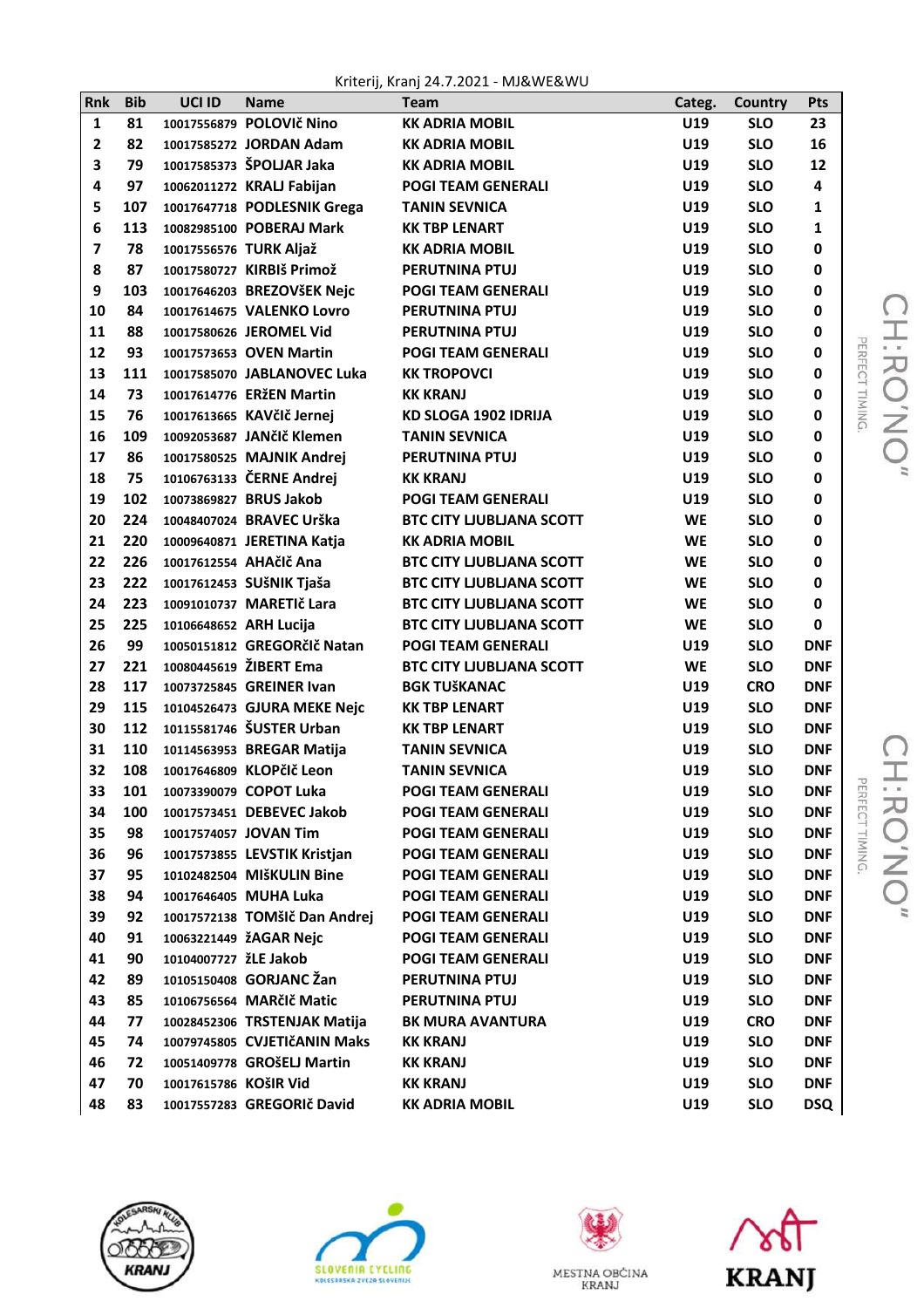Državno prvenstvo kriterij, Kranj 24.7.2021 - Starejši mladinci

| #              | Št  | UCI ID                | <b>Priimek Ime</b>            | <b>Klub</b>           |     | <b>Točk</b>    |
|----------------|-----|-----------------------|-------------------------------|-----------------------|-----|----------------|
| $\mathbf{1}$   | 81  |                       | 10017556879 POLOVIč Nino      | <b>KK ADRIA MOBIL</b> | U19 | 23             |
| $\overline{2}$ | 82  |                       | 10017585272 JORDAN Adam       | <b>KK ADRIA MOBIL</b> | U19 | 16             |
| 3              | 79  |                       | 10017585373 ŠPOLJAR Jaka      | <b>KK ADRIA MOBIL</b> | U19 | 12             |
| $\overline{4}$ | 97  |                       | 10062011272 KRALJ Fabijan     | POGI TEAM GENERALI    | U19 | $\overline{4}$ |
| 5              | 107 |                       | 10017647718 PODLESNIK Grega   | <b>TANIN SEVNICA</b>  | U19 | $\mathbf{1}$   |
| 6              | 113 |                       | 10082985100 POBERAJ Mark      | <b>KK TBP LENART</b>  | U19 | $\mathbf{1}$   |
| $\overline{7}$ | 78  |                       | 10017556576 TURK Aljaž        | <b>KK ADRIA MOBIL</b> | U19 | 0              |
| 8              | 87  |                       | 10017580727 KIRBIŠ Primož     | PERUTNINA PTUJ        | U19 | 0              |
| 9              | 103 |                       | 10017646203 BREZOVŠEK Nejc    | POGI TEAM GENERALI    | U19 | 0              |
| 10             | 84  |                       | 10017614675 VALENKO Lovro     | PERUTNINA PTUJ        | U19 | 0              |
| 11             | 88  |                       | 10017580626 JEROMEL Vid       | PERUTNINA PTUJ        | U19 | 0              |
| 12             | 93  |                       | 10017573653 OVEN Martin       | POGI TEAM GENERALI    | U19 | 0              |
| 13             | 111 |                       | 10017585070 JABLANOVEC Luka   | <b>KK TROPOVCI</b>    | U19 | 0              |
| 14             | 73  |                       | 10017614776 ERŽEN Martin      | <b>KK KRANJ</b>       | U19 | 0              |
| 15             | 76  |                       | 10017613665 KAVčIč Jernej     | KD SLOGA 1902 IDRIJA  | U19 | 0              |
| 16             | 109 |                       | 10092053687 JANčIč Klemen     | <b>TANIN SEVNICA</b>  | U19 | $\pmb{0}$      |
| 17             | 86  |                       | 10017580525 MAJNIK Andrej     | PERUTNINA PTUJ        | U19 | 0              |
| 18             | 75  |                       | 10106763133 ČERNE Andrej      | <b>KK KRANJ</b>       | U19 | 0              |
| 19             | 102 |                       | 10073869827 BRUS Jakob        | POGI TEAM GENERALI    | U19 | 0              |
| 20             | 99  |                       | 10050151812 GREGORčIč Natan   | POGI TEAM GENERALI    | U19 | <b>DNF</b>     |
| 21             | 117 |                       | 10073725845 GREINER Ivan      | <b>BGK TUŠKANAC</b>   | U19 | <b>DNF</b>     |
| 22             | 115 |                       | 10104526473 GJURA MEKE Nejc   | <b>KK TBP LENART</b>  | U19 | <b>DNF</b>     |
| 23             | 112 |                       | 10115581746 ŠUSTER Urban      | <b>KK TBP LENART</b>  | U19 | <b>DNF</b>     |
| 24             | 110 |                       | 10114563953 BREGAR Matija     | <b>TANIN SEVNICA</b>  | U19 | <b>DNF</b>     |
| 25             | 108 |                       | 10017646809 KLOPčIč Leon      | <b>TANIN SEVNICA</b>  | U19 | <b>DNF</b>     |
| 26             | 101 |                       | 10073390079 COPOT Luka        | POGI TEAM GENERALI    | U19 | <b>DNF</b>     |
| 27             | 100 |                       | 10017573451 DEBEVEC Jakob     | POGI TEAM GENERALI    | U19 | <b>DNF</b>     |
| 28             | 98  |                       | 10017574057 JOVAN Tim         | POGI TEAM GENERALI    | U19 | <b>DNF</b>     |
| 29             | 96  |                       | 10017573855 LEVSTIK Kristjan  | POGI TEAM GENERALI    | U19 | <b>DNF</b>     |
| 30             | 95  |                       | 10102482504 MIŠKULIN Bine     | POGI TEAM GENERALI    | U19 | <b>DNF</b>     |
| 31             | 94  |                       | 10017646405 MUHA Luka         | POGI TEAM GENERALI    | U19 | <b>DNF</b>     |
| 32             | 92  |                       | 10017572138 TOMšlč Dan Andrej | POGI TEAM GENERALI    | U19 | <b>DNF</b>     |
| 33             | 91  |                       | 10063221449 ŽAGAR Nejc        | POGI TEAM GENERALI    | U19 | <b>DNF</b>     |
| 34             | 90  | 10104007727 ŽLE Jakob |                               | POGI TEAM GENERALI    | U19 | <b>DNF</b>     |
| 35             | 89  |                       | 10105150408 GORJANC Žan       | PERUTNINA PTUJ        | U19 | <b>DNF</b>     |
| 36             | 85  |                       | 10106756564 MARčIč Matic      | PERUTNINA PTUJ        | U19 | <b>DNF</b>     |
| 37             | 77  |                       | 10028452306 TRSTENJAK Matija  | BK MURA AVANTURA      | U19 | <b>DNF</b>     |
| 38             | 74  |                       | 10079745805 CVJETIčANIN Maks  | <b>KK KRANJ</b>       | U19 | <b>DNF</b>     |
| 39             | 72  |                       | 10051409778 GROŠELJ Martin    | <b>KK KRANJ</b>       | U19 | <b>DNF</b>     |
| 40             | 70  | 10017615786 KOŠIR Vid |                               | <b>KK KRANJ</b>       | U19 | <b>DNF</b>     |
| 41             | 83  |                       | 10017557283 GREGORIč David    | <b>KK ADRIA MOBIL</b> | U19 | <b>DSQ</b>     |
| 42             | 71  |                       | 10017612150 KALAN Žiga        | <b>KK KRANJ</b>       | U19 | <b>DSQ</b>     |





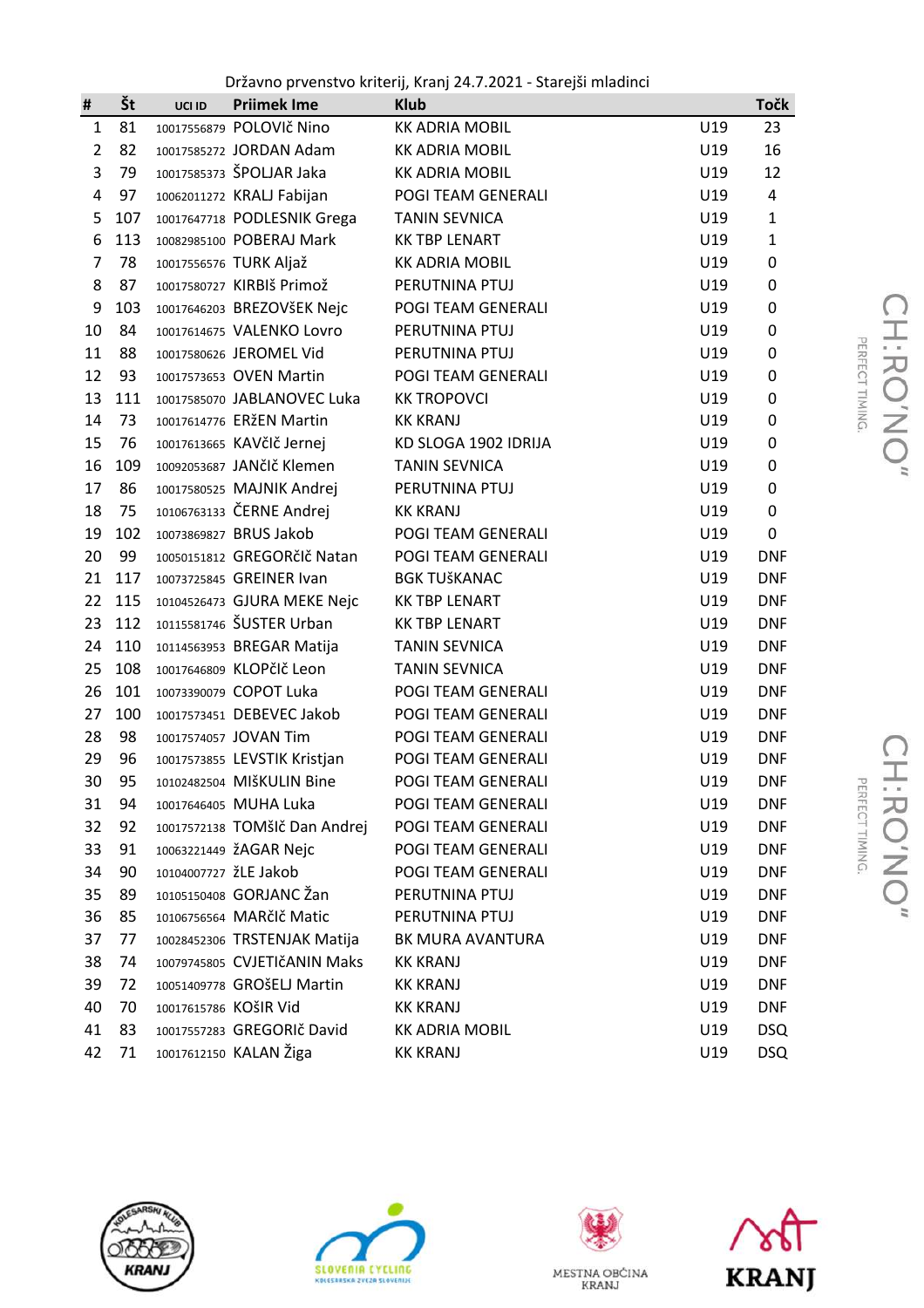Kriterij, Kranj 24.7.2021 - EliteW & U23 W

| # | <b>St</b> | UCI ID | <b>Prijmek Ime</b>             | <b>Klub</b>                     |           | Točk         |
|---|-----------|--------|--------------------------------|---------------------------------|-----------|--------------|
|   | 1 224     |        | 10048407024 BRAVEC Urška       | <b>BTC CITY LJUBLIANA SCOTT</b> | WE        | $\mathbf{0}$ |
|   | 2 2 2 0   |        | 10009640871 JERETINA Katja     | <b>KK ADRIA MOBIL</b>           | WF        | 0            |
|   |           |        | 3 226 10017612554 AHAčlč Ana   | <b>BTC CITY LJUBLIANA SCOTT</b> | <b>WE</b> | 0            |
|   |           |        | 4 222 10017612453 SUŠNIK Tjaša | <b>BTC CITY LJUBLIANA SCOTT</b> | WE        | 0            |
|   |           |        | 5 223 10091010737 MARETIČ Lara | <b>BTC CITY LJUBLIANA SCOTT</b> | WE        | 0            |
|   |           |        | 6 225 10106648652 ARH Lucija   | <b>BTC CITY LJUBLIANA SCOTT</b> | WF        | 0            |
|   | 7 221     |        | 10080445619 ŽIBERT Ema         | <b>BTC CITY LJUBLIANA SCOTT</b> | WF        | <b>DNF</b>   |







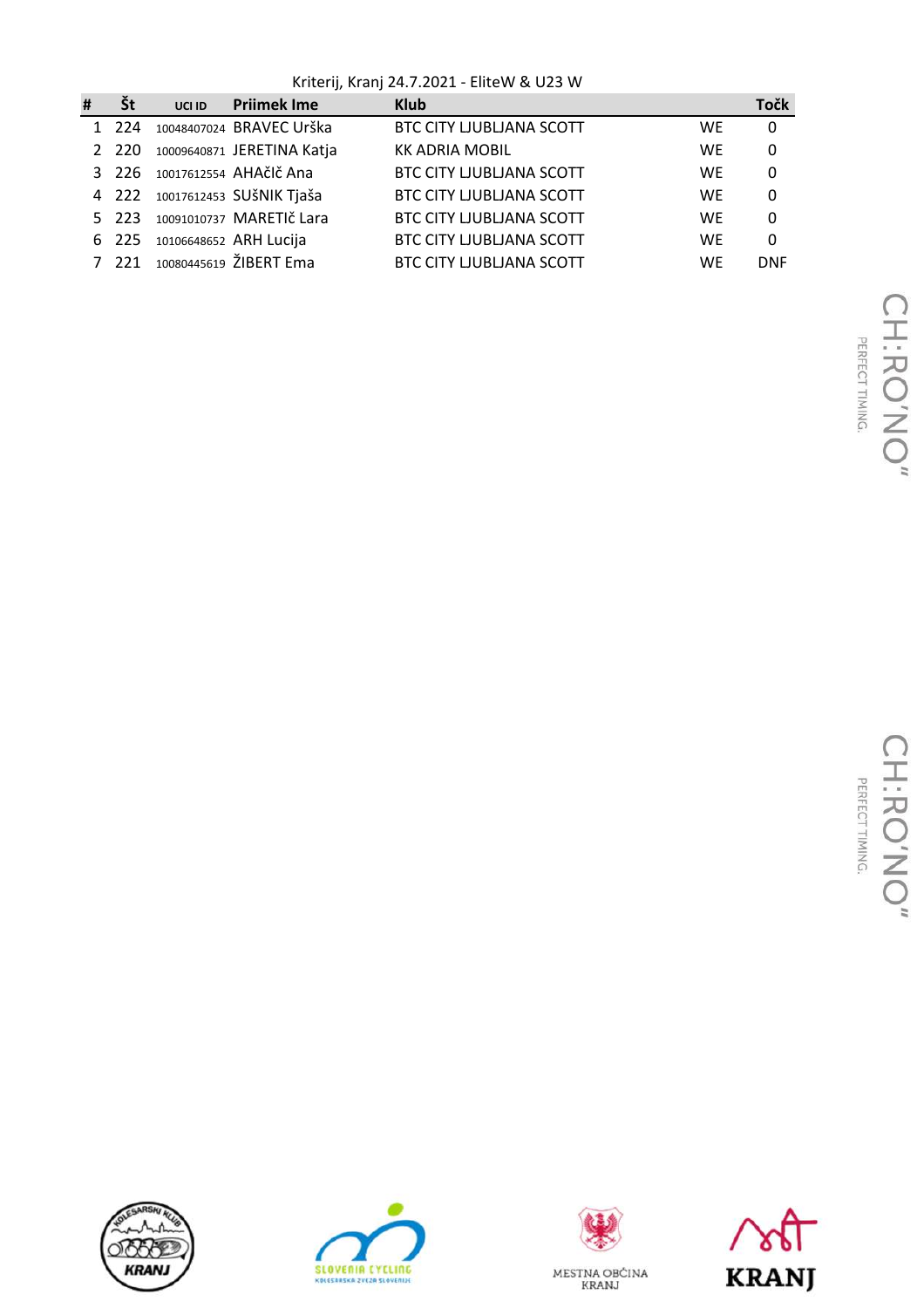Državno prvenstvo kriterij, Kranj 24.7.2021 - Starejši mladinci

| #              | Št  | UCI ID                | <b>Priimek Ime</b>            | <b>Klub</b>           |     | <b>Točk</b>    |
|----------------|-----|-----------------------|-------------------------------|-----------------------|-----|----------------|
| $\mathbf{1}$   | 81  |                       | 10017556879 POLOVIč Nino      | <b>KK ADRIA MOBIL</b> | U19 | 23             |
| $\overline{2}$ | 82  |                       | 10017585272 JORDAN Adam       | <b>KK ADRIA MOBIL</b> | U19 | 16             |
| 3              | 79  |                       | 10017585373 ŠPOLJAR Jaka      | <b>KK ADRIA MOBIL</b> | U19 | 12             |
| 4              | 97  |                       | 10062011272 KRALJ Fabijan     | POGI TEAM GENERALI    | U19 | $\overline{4}$ |
| 5              | 107 |                       | 10017647718 PODLESNIK Grega   | <b>TANIN SEVNICA</b>  | U19 | $\mathbf{1}$   |
| 6              | 113 |                       | 10082985100 POBERAJ Mark      | <b>KK TBP LENART</b>  | U19 | $\mathbf{1}$   |
| $\overline{7}$ | 78  |                       | 10017556576 TURK Aljaž        | <b>KK ADRIA MOBIL</b> | U19 | 0              |
| 8              | 87  |                       | 10017580727 KIRBIŠ Primož     | PERUTNINA PTUJ        | U19 | 0              |
| 9              | 103 |                       | 10017646203 BREZOVŠEK Nejc    | POGI TEAM GENERALI    | U19 | 0              |
| 10             | 84  |                       | 10017614675 VALENKO Lovro     | PERUTNINA PTUJ        | U19 | 0              |
| 11             | 88  |                       | 10017580626 JEROMEL Vid       | PERUTNINA PTUJ        | U19 | 0              |
| 12             | 93  |                       | 10017573653 OVEN Martin       | POGI TEAM GENERALI    | U19 | 0              |
| 13             | 111 |                       | 10017585070 JABLANOVEC Luka   | <b>KK TROPOVCI</b>    | U19 | 0              |
| 14             | 73  |                       | 10017614776 ERŽEN Martin      | <b>KK KRANJ</b>       | U19 | 0              |
| 15             | 76  |                       | 10017613665 KAVčIč Jernej     | KD SLOGA 1902 IDRIJA  | U19 | 0              |
| 16             | 109 |                       | 10092053687 JANčIč Klemen     | <b>TANIN SEVNICA</b>  | U19 | 0              |
| 17             | 86  |                       | 10017580525 MAJNIK Andrej     | PERUTNINA PTUJ        | U19 | 0              |
| 18             | 75  |                       | 10106763133 ČERNE Andrej      | <b>KK KRANJ</b>       | U19 | 0              |
| 19             | 102 |                       | 10073869827 BRUS Jakob        | POGI TEAM GENERALI    | U19 | 0              |
| 20             | 99  |                       | 10050151812 GREGORčIč Natan   | POGI TEAM GENERALI    | U19 | <b>DNF</b>     |
| 21             | 115 |                       | 10104526473 GJURA MEKE Nejc   | <b>KK TBP LENART</b>  | U19 | <b>DNF</b>     |
| 22             | 112 |                       | 10115581746 ŠUSTER Urban      | <b>KK TBP LENART</b>  | U19 | <b>DNF</b>     |
| 23             | 110 |                       | 10114563953 BREGAR Matija     | <b>TANIN SEVNICA</b>  | U19 | <b>DNF</b>     |
| 24             | 108 |                       | 10017646809 KLOPčIč Leon      | <b>TANIN SEVNICA</b>  | U19 | <b>DNF</b>     |
| 25             | 101 |                       | 10073390079 COPOT Luka        | POGI TEAM GENERALI    | U19 | <b>DNF</b>     |
| 26             | 100 |                       | 10017573451 DEBEVEC Jakob     | POGI TEAM GENERALI    | U19 | <b>DNF</b>     |
| 27             | 98  |                       | 10017574057 JOVAN Tim         | POGI TEAM GENERALI    | U19 | <b>DNF</b>     |
| 28             | 96  |                       | 10017573855 LEVSTIK Kristjan  | POGI TEAM GENERALI    | U19 | <b>DNF</b>     |
| 29             | 95  |                       | 10102482504 MIŠKULIN Bine     | POGI TEAM GENERALI    | U19 | <b>DNF</b>     |
| 30             | 94  |                       | 10017646405 MUHA Luka         | POGI TEAM GENERALI    | U19 | <b>DNF</b>     |
| 31             | 92  |                       | 10017572138 TOMŠIČ Dan Andrej | POGI TEAM GENERALI    | U19 | <b>DNF</b>     |
| 32             | 91  |                       | 10063221449 ŽAGAR Nejc        | POGI TEAM GENERALI    | U19 | <b>DNF</b>     |
| 33             | 90  | 10104007727 ŽLE Jakob |                               | POGI TEAM GENERALI    | U19 | <b>DNF</b>     |
| 34             | 89  |                       | 10105150408 GORJANC Žan       | PERUTNINA PTUJ        | U19 | <b>DNF</b>     |
| 35             | 85  |                       | 10106756564 MARčIč Matic      | PERUTNINA PTUJ        | U19 | <b>DNF</b>     |
| 36             | 74  |                       | 10079745805 CVJETIčANIN Maks  | <b>KK KRANJ</b>       | U19 | <b>DNF</b>     |
| 37             | 72  |                       | 10051409778 GROŠELJ Martin    | <b>KK KRANJ</b>       | U19 | <b>DNF</b>     |
| 38             | 70  | 10017615786 KOŠIR Vid |                               | <b>KK KRANJ</b>       | U19 | <b>DNF</b>     |
| 39             | 83  |                       | 10017557283 GREGORIč David    | <b>KK ADRIA MOBIL</b> | U19 | <b>DSQ</b>     |
| 40             | 71  |                       | 10017612150 KALAN Žiga        | <b>KK KRANJ</b>       | U19 | <b>DSQ</b>     |







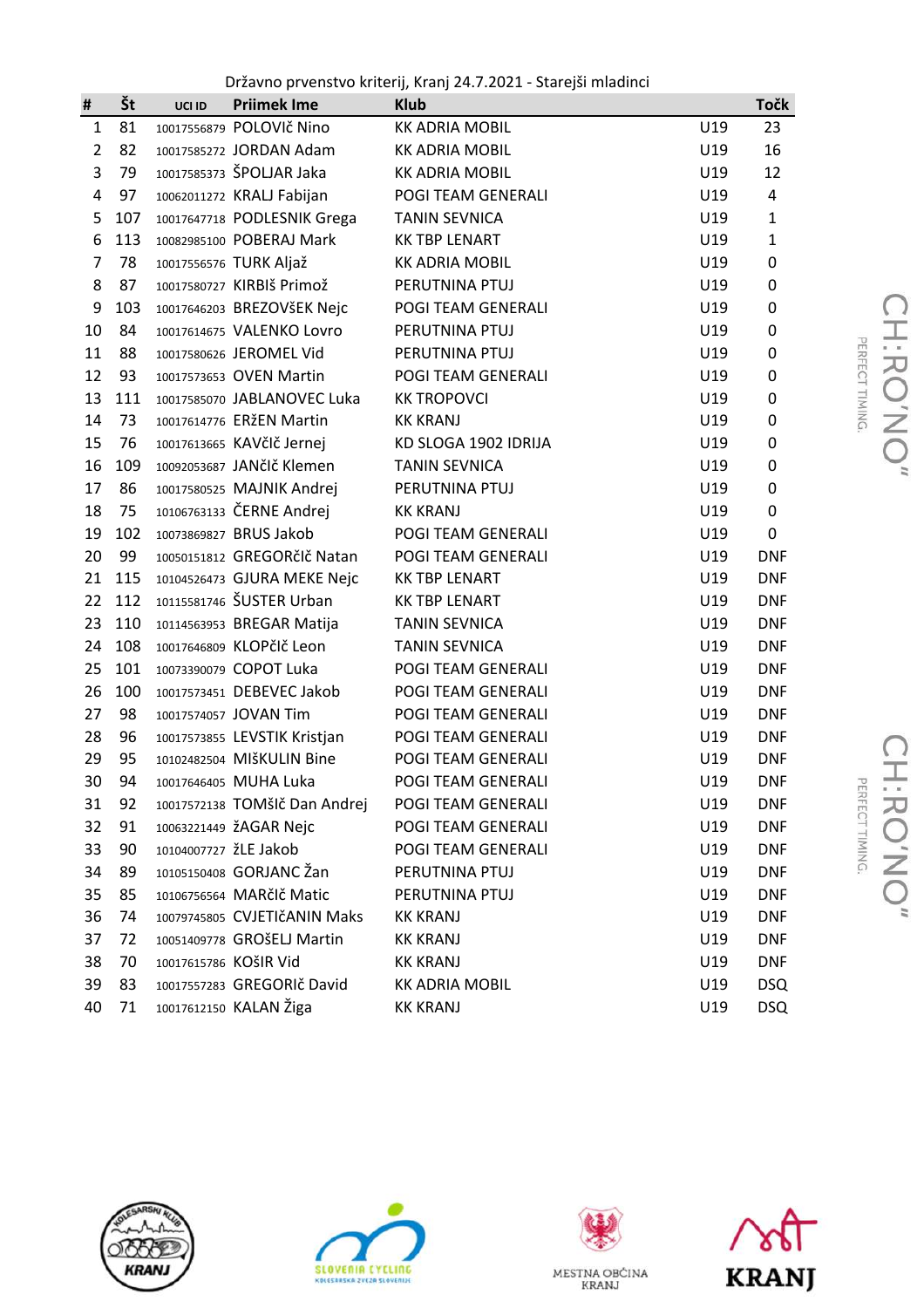Državno prvenstvo kriterij, Kranj 24.7.2021 - Elite&U23 Ž

| # | Št           | UCI ID | <b>Priimek Ime</b>         | <b>Klub</b>                     |           | <b>Točk</b> |
|---|--------------|--------|----------------------------|---------------------------------|-----------|-------------|
|   | 1 224        |        | 10048407024 BRAVEC Urška   | <b>BTC CITY LJUBLJANA SCOTT</b> | WE        | $\mathbf 0$ |
|   | 2 2 2 0      |        | 10009640871 JERETINA Katja | <b>KK ADRIA MOBIL</b>           | <b>WE</b> | 0           |
|   | 3, 226       |        | 10017612554 AHAčlč Ana     | <b>BTC CITY LJUBLIANA SCOTT</b> | <b>WF</b> | 0           |
|   | 4 222        |        | 10017612453 SUŠNIK Tjaša   | <b>BTC CITY LJUBLJANA SCOTT</b> | <b>WE</b> | 0           |
|   | $5\quad 223$ |        | 10091010737 MARETIČ Lara   | <b>BTC CITY LJUBLIANA SCOTT</b> | WE        | 0           |
|   | 6 225        |        | 10106648652 ARH Lucija     | <b>BTC CITY LJUBLIANA SCOTT</b> | <b>WF</b> | 0           |
|   | 7 221        |        | 10080445619 ŽIBERT Ema     | <b>BTC CITY LJUBLJANA SCOTT</b> | <b>WF</b> | <b>DNF</b>  |







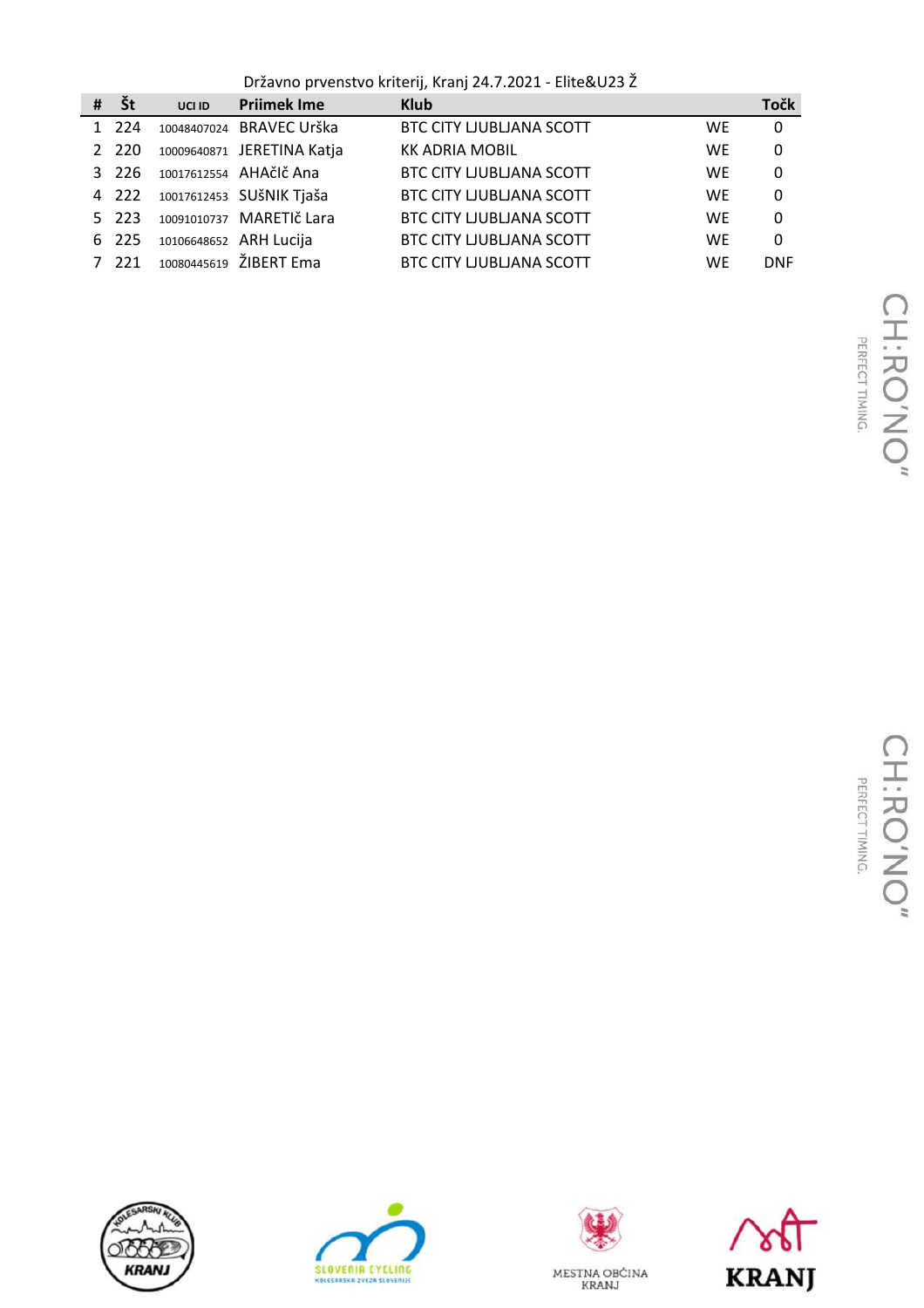Kriterij, Kranj 24.7.2021 - U17M&WJ

| Rnk          | <b>Bib</b>              | UCI ID                 | <b>Name</b>                                         | <b>Team</b>                     | Categ.     | Country    | Pts                     |
|--------------|-------------------------|------------------------|-----------------------------------------------------|---------------------------------|------------|------------|-------------------------|
| $\mathbf{1}$ | 22                      | 10017621749 ERžEN Žak  |                                                     | <b>KK ADRIA MOBIL</b>           | U17        | <b>SLO</b> | 17                      |
| 2            | 5                       | 10051409273 LEŠNIK Jan |                                                     | <b>KK KRANJ</b>                 | U17        | <b>SLO</b> | 16                      |
| 3            | 12                      |                        | 10017556374 RAVBAR Anže                             | <b>KK ADRIA MOBIL</b>           | U17        | <b>SLO</b> | 11                      |
| 4            | 40                      |                        | 10049257590 OBLAK Domen                             | <b>POGI TEAM GENERALI</b>       | <b>U17</b> | <b>SLO</b> | 8                       |
| 5            | 27                      |                        | 10017591841 MAJNIK Jure                             | <b>PERUTNINA PTUJ</b>           | <b>U17</b> | <b>SLO</b> | $\overline{\mathbf{2}}$ |
| 6            | $\mathbf{1}$            |                        | 10017620537 VALJAVEC Erazem                         | <b>KK KRANJ</b>                 | U17        | <b>SLO</b> | 1                       |
| 7            | 61                      |                        | 10017588811 GLADEK Marcel                           | <b>MBK ČRNI VRH</b>             | U17        | <b>SLO</b> | 0                       |
| 8            | 31                      |                        | 10049254661 ZAJC Matevž                             | <b>POGI TEAM GENERALI</b>       | U17        | <b>SLO</b> | 0                       |
| 9            | 37                      |                        | 10017653677 SKOK Marcel                             | <b>POGI TEAM GENERALI</b>       | <b>U17</b> | <b>SLO</b> | 0                       |
| 10           | $\overline{\mathbf{z}}$ |                        | 10017615281 BOŽNAR PROSEN Enej KK KRANJ             |                                 | U17        | <b>SLO</b> | 0                       |
| 11           | 14                      |                        | 10017556172 PETERLIN Nejc                           | <b>KK ADRIA MOBIL</b>           | <b>U17</b> | <b>SLO</b> | 0                       |
| 12           | 25                      | 10079968295 TISAJ Jan  |                                                     | PERUTNINA PTUJ                  | <b>U17</b> | <b>CRO</b> | 0                       |
| 13           | 50                      | 10017564256 ČUK Enej   |                                                     | <b>POGI TEAM GENERALI</b>       | <b>U17</b> | <b>SLO</b> | 0                       |
| 14           | 8                       |                        | 10097269257 ŽEFRAN Aljaž                            | <b>KK ADRIA MOBIL</b>           | U17        | <b>SLO</b> | 0                       |
| 15           | 19                      | 10093948221 MURN Vid   |                                                     | <b>KK ADRIA MOBIL</b>           | U17        | <b>SLO</b> | 0                       |
| 16           | 21                      |                        | 10017556273 KAFERLE Gaj                             | <b>KK ADRIA MOBIL</b>           | U17        | <b>SLO</b> | 0                       |
| 17           | 6                       | 10017615180 FLAJS Maj  |                                                     | <b>KK KRANJ</b>                 | U17        | <b>SLO</b> | 0                       |
| 18           | 215                     |                        | 10063967339 GALOF Pija                              | <b>BTC CITY LJUBLIANA SCOTT</b> | WJ         | <b>SLO</b> | 0                       |
| 19           | 217                     |                        | 10112168154 BOBNAR Nika                             | <b>BTC CITY LJUBLIANA SCOTT</b> | <b>WJ</b>  | <b>SLO</b> | 0                       |
| 20           | 210                     |                        | 10017653273 MOROZ Nuša                              | KD SLOGA 1902 IDRIJA            | WJ         | <b>SLO</b> | 0                       |
| 21           | 213                     | 10091219386 PILIH Vita |                                                     | <b>BTC CITY LJUBLIANA SCOTT</b> | <b>WJ</b>  | <b>SLO</b> | 0                       |
| 22           | 216                     |                        | 10017573552 ČEMAžAR Klara                           | <b>BTC CITY LJUBLJANA SCOTT</b> | WJ         | <b>SLO</b> | 0                       |
| 23           | 218                     |                        | 10035120751 MARTINI Johanna                         | <b>RC ARBO KAC</b>              | WJ         | <b>AUT</b> | 0                       |
| 24           | 211                     |                        | 10107554085 COLNAR špela                            | <b>KK ADRIA MOBIL</b>           | WJ         | <b>SLO</b> | 0                       |
| 25           | 212                     |                        | 10075095865 ROTAR Rebeka                            | <b>KK BLED</b>                  | <b>WJ</b>  | <b>SLO</b> | 0                       |
| 26           | 214                     |                        | 10080446023 KOSTELEC Tina                           | <b>BTC CITY LJUBLJANA SCOTT</b> | <b>WJ</b>  | <b>SLO</b> | 0                       |
| 27           | 67                      |                        | 10023214811 MANDEMAKER Mark                         | <b>PRC Delta</b>                | U17        | <b>NED</b> | <b>DNF</b>              |
| 28           | 65                      |                        | 10116899128 BOGUNOVIć Noa                           | <b>BK RIJEKA</b>                | U17        | <b>CRO</b> | <b>DNF</b>              |
| 29           | 64                      |                        | 10111343755 LENAC Antonio                           | <b>BK RIJEKA</b>                | U17        | <b>CRO</b> | <b>DNF</b>              |
| 30           | 63                      |                        | 10111345573 LENAC Luka                              | <b>BK RIJEKA</b>                | U17        | <b>CRO</b> | <b>DNF</b>              |
| 31           | 60                      |                        | 10106971277 GJURA MEKE Tadej                        | <b>KK TBP LENART</b>            | <b>U17</b> | <b>SLO</b> | <b>DNF</b>              |
| 32           | 58                      |                        | 10017624880 KREVS Marcel                            | <b>KK TBP LENART</b>            | U17        | <b>SLO</b> | <b>DNF</b>              |
| 33           | 56                      |                        | 10115582554 ŠNOFL Mihael                            | <b>KK TBP LENART</b>            | U17        | <b>SLO</b> | <b>DNF</b>              |
| 34           | 54                      |                        | 10107737678 KETIŠ Tristan                           | <b>KK TROPOVCI</b>              | U17        | <b>SLO</b> | <b>DNF</b>              |
| 35           | 53                      | 10088903514 ŽIDO Gal   |                                                     | <b>KK TROPOVCI</b>              | U17        | <b>SLO</b> | <b>DNF</b>              |
| 36           | 52                      |                        | 10017651556 MAROLT Jaka                             | <b>KK ZAVRŠNICA</b>             | U17        | <b>SLO</b> | <b>DNF</b>              |
| 37           | 51                      |                        | 10089390635 BULJAN Tomaž                            | <b>POGI TEAM GENERALI</b>       | U17        | <b>SLO</b> | <b>DNF</b>              |
| 38           | 49                      |                        | 10050150394 GREGORčIč Luka                          | <b>POGI TEAM GENERALI</b>       | U17        | <b>SLO</b> | <b>DNF</b>              |
| 39           | 47                      |                        | 10082791706 JENKO Tine                              | <b>POGI TEAM GENERALI</b>       | U17        | <b>SLO</b> | <b>DNF</b>              |
| 40           | 46                      |                        | 10104244163 JERE Jakob                              | <b>POGI TEAM GENERALI</b>       | U17        | <b>SLO</b> | <b>DNF</b>              |
| 41           | 44                      |                        | 10084801121 KREDAR Rok                              | <b>POGI TEAM GENERALI</b>       | U17        | <b>SLO</b> | <b>DNF</b>              |
| 42           | 39                      |                        | 10097367065 PALMER Luka                             | <b>POGI TEAM GENERALI</b>       | U17        | <b>SLO</b> | <b>DNF</b>              |
| 43           | 38                      |                        | 10104168785 PREDOJEVIČ BENDA Žai POGI TEAM GENERALI |                                 | U17        | <b>SLO</b> | <b>DNF</b>              |
| 44           | 36                      | 10111174714 STELE žiga |                                                     | <b>POGI TEAM GENERALI</b>       | U17        | <b>SLO</b> | <b>DNF</b>              |
| 45           | 35                      | 10114199393 URšIč žan  |                                                     | <b>POGI TEAM GENERALI</b>       | U17        | <b>SLO</b> | <b>DNF</b>              |
| 46           | 33                      |                        | 10073876392 VIDRIH Teodor                           | <b>POGI TEAM GENERALI</b>       | U17        | <b>SLO</b> | <b>DNF</b>              |
| 47           | 32                      |                        | 10117164967 VRABEC Justin                           | <b>POGI TEAM GENERALI</b>       | U17        | <b>SLO</b> | <b>DNF</b>              |
| 48           | 29                      |                        | 10108762545 GORJANC Ino                             | PERUTNINA PTUJ                  | U17        | <b>SLO</b> | <b>DNF</b>              |
| 49           | 28                      |                        | 10050015507 KELNER Žiga                             | PERUTNINA PTUJ                  | U17        | <b>SLO</b> | <b>DNF</b>              |
| 50           | 26                      |                        | 10090627888 PRITRŽNIK Jon                           | PERUTNINA PTUJ                  | U17        | <b>SLO</b> | <b>DNF</b>              |
| 51           | 24                      |                        | 10017599521 ČERNE Ožbej                             | <b>KK GORJE</b>                 | U17        | <b>SLO</b> | <b>DNF</b>              |







MESTNA OBČINA<br>KRANJ

**ANT** 

CH:RO'NO"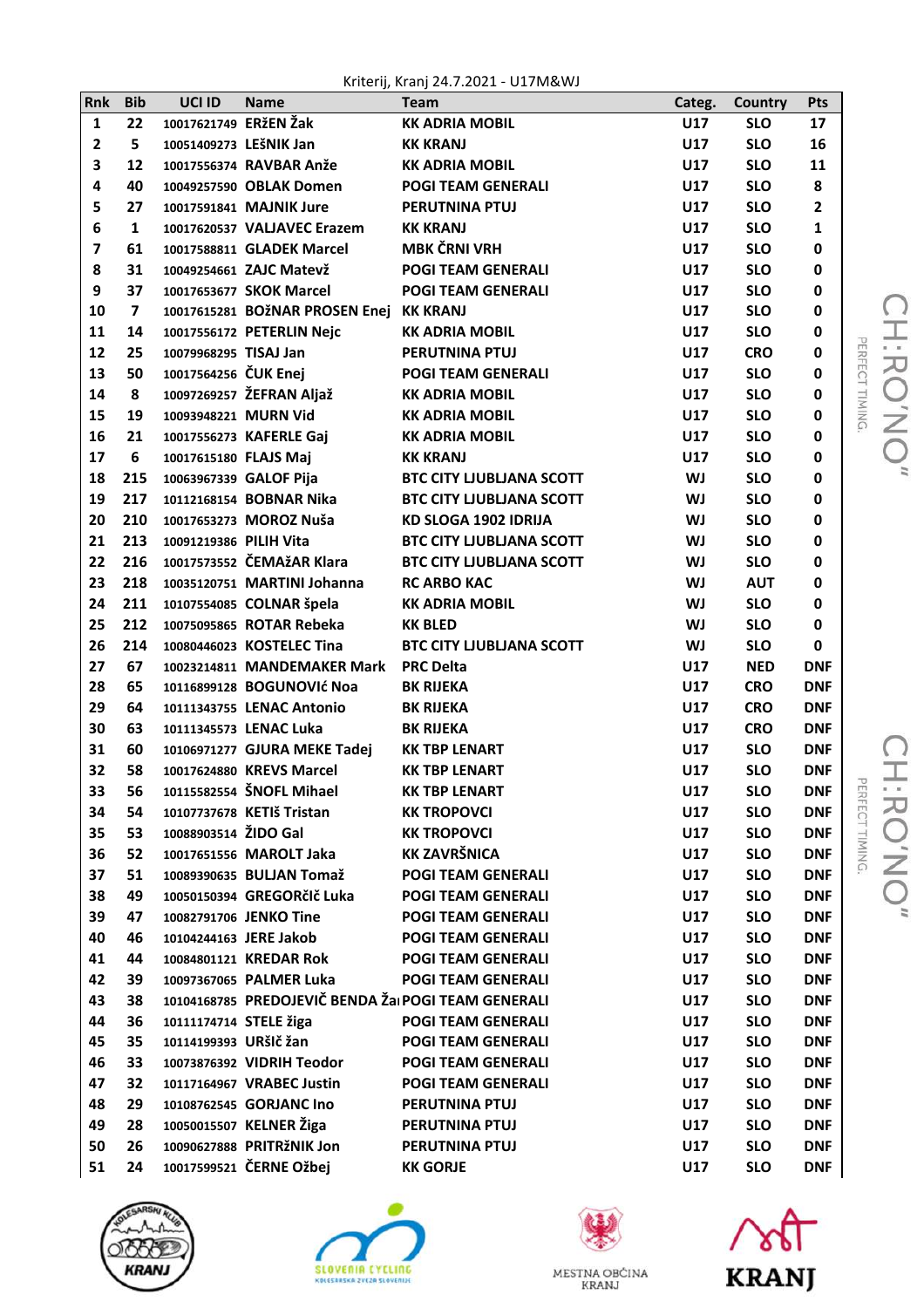Kriterij, Kranj 24.7.2021 - U17M&WJ

| l Rnk | <b>Bib</b> | UCI ID                | <b>Name</b>                 | <b>Team</b>           | Categ. | Country    | <b>Pts</b> |
|-------|------------|-----------------------|-----------------------------|-----------------------|--------|------------|------------|
| 52    | 23         | 10116487987 GABER Vid |                             | <b>KK BLED</b>        | U17    | <b>SLO</b> | <b>DNF</b> |
| 53    | 18         |                       | 10059733388 NOVAK Črt       | <b>KK ADRIA MOBIL</b> | U17    | <b>SLO</b> | <b>DNF</b> |
| 54    | 17         |                       | 10017556475 OMRZEL Jakob    | <b>KK ADRIA MOBIL</b> | U17    | <b>SLO</b> | <b>DNF</b> |
| 55    | 13         |                       | 10017557485 PŠENIČNIK Matic | <b>KK ADRIA MOBIL</b> | U17    | <b>SLO</b> | <b>DNF</b> |
| 56    | 4          |                       | 10118279962 REKELJ Žiga     | <b>KK KRANJ</b>       | U17    | <b>SLO</b> | <b>DNF</b> |
| 57    | 3          |                       | 10106762830 SAGADIN Jakob   | <b>KK KRANJ</b>       | U17    | <b>SLO</b> | <b>DNF</b> |
| 58    |            |                       | 10092285376 SOKLIč Maj      | <b>KK KRANJ</b>       | U17    | <b>SLO</b> | <b>DNF</b> |







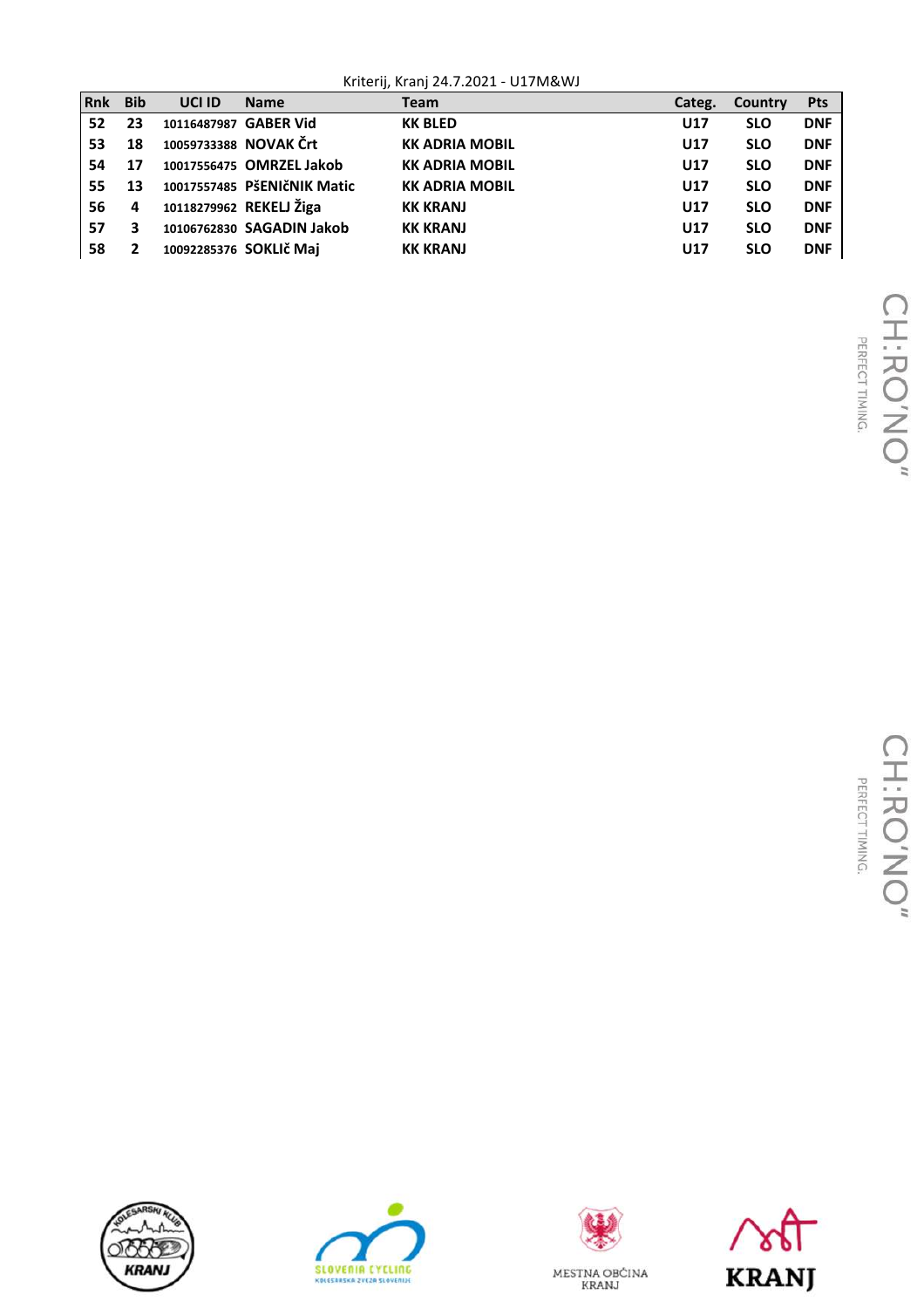Državno prvenstvo kriterij, Kranj 24.7.2021 - Mlajši mladinci

| #              | Št             | UCI ID                | <b>Priimek Ime</b>                                 | <b>Klub</b>           |     | <b>Točk</b>    |
|----------------|----------------|-----------------------|----------------------------------------------------|-----------------------|-----|----------------|
| $\mathbf{1}$   | 22             |                       | 10017621749 ERŽEN Žak                              | KK ADRIA MOBIL        | U17 | 17             |
| $\overline{2}$ | 5              |                       | 10051409273 LEŠNIK Jan                             | <b>KK KRANJ</b>       | U17 | 16             |
| 3              | 12             |                       | 10017556374 RAVBAR Anže                            | <b>KK ADRIA MOBIL</b> | U17 | 11             |
| 4              | 40             |                       | 10049257590 OBLAK Domen                            | POGI TEAM GENERALI    | U17 | 8              |
| 5              | 27             |                       | 10017591841 MAJNIK Jure                            | PERUTNINA PTUJ        | U17 | $\overline{2}$ |
| 6              | $\mathbf{1}$   |                       | 10017620537 VALJAVEC Erazem                        | <b>KK KRANJ</b>       | U17 | $\mathbf{1}$   |
| $\overline{7}$ | 61             |                       | 10017588811 GLADEK Marcel                          | MBK ČRNI VRH          | U17 | 0              |
| 8              | 31             |                       | 10049254661 ZAJC Matevž                            | POGI TEAM GENERALI    | U17 | 0              |
| 9              | 37             |                       | 10017653677 SKOK Marcel                            | POGI TEAM GENERALI    | U17 | 0              |
| 10             | $\overline{7}$ |                       | 10017615281 BOŽNAR PROSEN Enej KK KRANJ            |                       | U17 | 0              |
| 11             | 14             |                       | 10017556172 PETERLIN Nejc                          | <b>KK ADRIA MOBIL</b> | U17 | 0              |
| 12             | 25             | 10079968295 TISAJ Jan |                                                    | PERUTNINA PTUJ        | U17 | 0              |
| 13             | 50             | 10017564256 ČUK Enej  |                                                    | POGI TEAM GENERALI    | U17 | 0              |
| 14             | 8              |                       | 10097269257 ŽEFRAN Aljaž                           | <b>KK ADRIA MOBIL</b> | U17 | 0              |
| 15             | 19             |                       | 10093948221 MURN Vid                               | <b>KK ADRIA MOBIL</b> | U17 | 0              |
| 16             | 21             |                       | 10017556273 KAFERLE Gaj                            | <b>KK ADRIA MOBIL</b> | U17 | 0              |
| 17             | 6              |                       | 10017615180 FLAJS Maj                              | <b>KK KRANJ</b>       | U17 | 0              |
| 18             | 67             |                       | 10023214811 MANDEMAKER Mark PRC Delta              |                       | U17 | <b>DNF</b>     |
| 19             | 65             |                       | 10116899128 BOGUNOVIć Noa                          | <b>BK RIJEKA</b>      | U17 | <b>DNF</b>     |
| 20             | 64             |                       | 10111343755 LENAC Antonio                          | <b>BK RIJEKA</b>      | U17 | <b>DNF</b>     |
| 21             | 63             |                       | 10111345573 LENAC Luka                             | <b>BK RIJEKA</b>      | U17 | <b>DNF</b>     |
| 22             | 60             |                       | 10106971277 GJURA MEKE Tadej                       | <b>KK TBP LENART</b>  | U17 | <b>DNF</b>     |
| 23             | 58             |                       | 10017624880 KREVS Marcel                           | <b>KK TBP LENART</b>  | U17 | <b>DNF</b>     |
| 24             | 56             |                       | 10115582554 ŠNOFL Mihael                           | <b>KK TBP LENART</b>  | U17 | <b>DNF</b>     |
| 25             | 54             |                       | 10107737678 KETIŠ Tristan                          | <b>KK TROPOVCI</b>    | U17 | <b>DNF</b>     |
| 26             | 53             | 10088903514 ŽIDO Gal  |                                                    | <b>KK TROPOVCI</b>    | U17 | <b>DNF</b>     |
| 27             | 52             |                       | 10017651556 MAROLT Jaka                            | KK ZAVRŠNICA          | U17 | <b>DNF</b>     |
| 28             | 51             |                       | 10089390635 BULJAN Tomaž                           | POGI TEAM GENERALI    | U17 | <b>DNF</b>     |
| 29             | 49             |                       | 10050150394 GREGORčIč Luka                         | POGI TEAM GENERALI    | U17 | <b>DNF</b>     |
| 30             | 47             |                       | 10082791706 JENKO Tine                             | POGI TEAM GENERALI    | U17 | <b>DNF</b>     |
| 31             | 46             |                       | 10104244163 JERE Jakob                             | POGI TEAM GENERALI    | U17 | <b>DNF</b>     |
| 32             | 44             |                       | 10084801121 KREDAR Rok                             | POGI TEAM GENERALI    | U17 | <b>DNF</b>     |
| 33             | 39             |                       | 10097367065 PALMER Luka                            | POGI TEAM GENERALI    | U17 | <b>DNF</b>     |
| 34             | 38             |                       | 10104168785 PREDOJEVIČ BENDA Ža POGI TEAM GENERALI |                       | U17 | <b>DNF</b>     |
| 35             | 36             |                       | 10111174714 STELE žiga                             | POGI TEAM GENERALI    | U17 | <b>DNF</b>     |
| 36             | 35             |                       | 10114199393 URšlč žan                              | POGI TEAM GENERALI    | U17 | <b>DNF</b>     |
| 37             | 33             |                       | 10073876392 VIDRIH Teodor                          | POGI TEAM GENERALI    | U17 | <b>DNF</b>     |
| 38             | 32             |                       | 10117164967 VRABEC Justin                          | POGI TEAM GENERALI    | U17 | <b>DNF</b>     |
| 39             | 29             |                       | 10108762545 GORJANC Ino                            | PERUTNINA PTUJ        | U17 | <b>DNF</b>     |
| 40             | 28             |                       | 10050015507 KELNER Žiga                            | PERUTNINA PTUJ        | U17 | <b>DNF</b>     |
| 41             | 26             |                       | 10090627888 PRITRŽNIK Jon                          | PERUTNINA PTUJ        | U17 | <b>DNF</b>     |
| 42             | 24             |                       | 10017599521 ČERNE Ožbej                            | <b>KK GORJE</b>       | U17 | <b>DNF</b>     |
| 43             | 23             |                       | 10116487987 GABER Vid                              | <b>KK BLED</b>        | U17 | <b>DNF</b>     |
| 44             | 18             |                       | 10059733388 NOVAK Črt                              | <b>KK ADRIA MOBIL</b> | U17 | <b>DNF</b>     |
| 45             | 17             |                       | 10017556475 OMRZEL Jakob                           | <b>KK ADRIA MOBIL</b> | U17 | <b>DNF</b>     |
| 46             | 13             |                       | 10017557485 PŠENIČNIK Matic                        | <b>KK ADRIA MOBIL</b> | U17 | <b>DNF</b>     |
| 47             | 4              |                       | 10118279962 REKELJ Žiga                            | <b>KK KRANJ</b>       | U17 | <b>DNF</b>     |







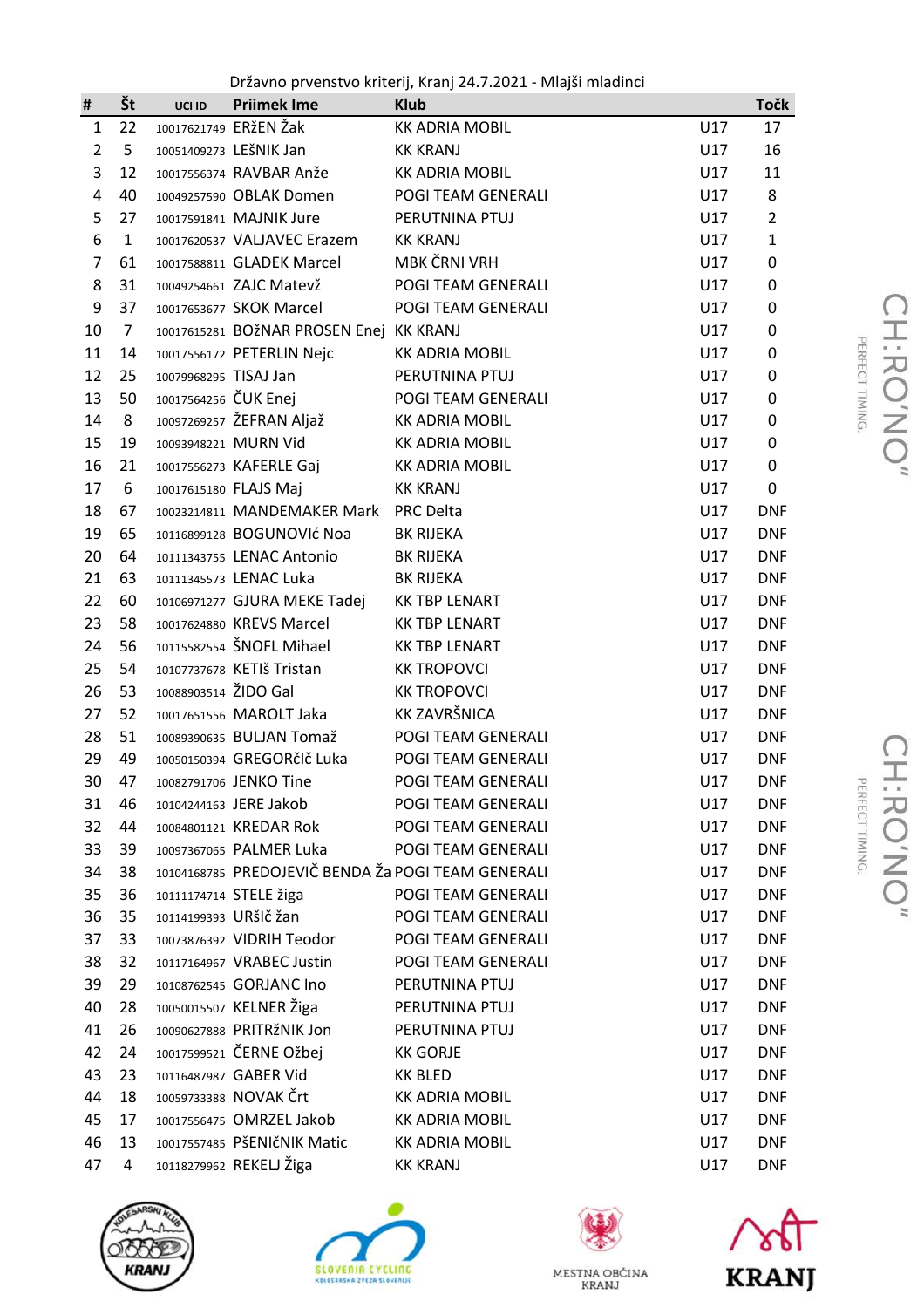|  | 48 3 10106762830 SAGADIN Jakob | KK KRANJ | U17 | <b>DNF</b> |
|--|--------------------------------|----------|-----|------------|
|  | 49 2 10092285376 SOKLIč Maj    | KK KRANJ | U17 | <b>DNF</b> |









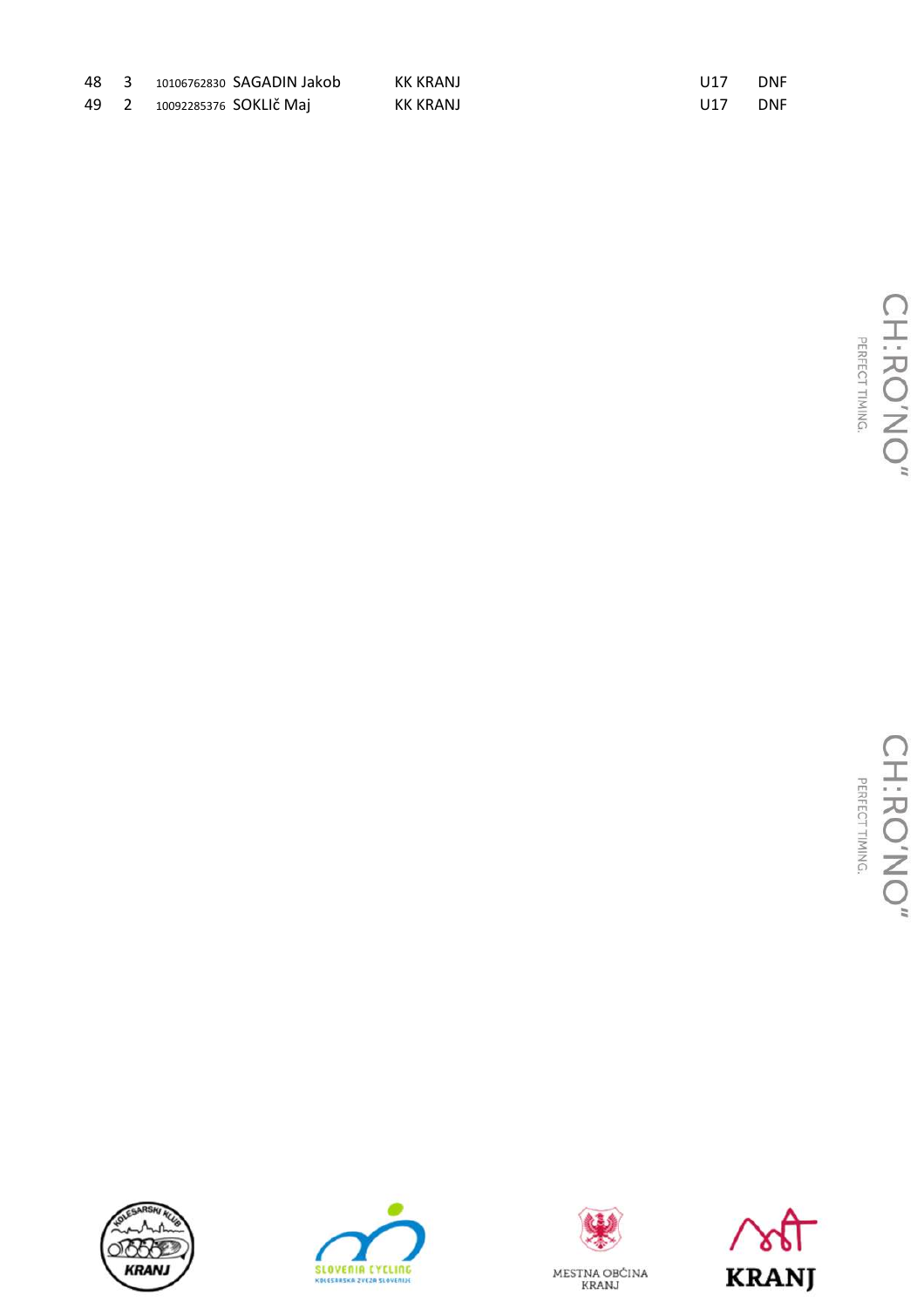Državno prvenstvo kriterij, Kranj 24.7.2021 - Starejše mladinke

| #  | Št     | UCI ID                 | <b>Priimek Ime</b>              | <b>Klub</b>                     |    | <b>Točk</b> |
|----|--------|------------------------|---------------------------------|---------------------------------|----|-------------|
|    | 1 215  |                        | 10063967339 GALOF Pija          | <b>BTC CITY LJUBLJANA SCOTT</b> | WJ | 0           |
|    | 2 217  |                        | 10112168154 BOBNAR Nika         | <b>BTC CITY LJUBLIANA SCOTT</b> | WJ | 0           |
|    | 3, 210 |                        | 10017653273 MOROZ Nuša          | KD SLOGA 1902 IDRIJA            | WJ | 0           |
|    | 4 213  | 10091219386 PILIH Vita |                                 | <b>BTC CITY LJUBLIANA SCOTT</b> | WJ | 0           |
|    |        |                        | 5 216 10017573552 ČEMAŽAR Klara | <b>BTC CITY LIUBLIANA SCOTT</b> | WJ | 0           |
|    | 6 218  |                        | 10035120751 MARTINI Johanna     | RC ARBO KAC                     | WJ | 0           |
|    | 7 211  |                        | 10107554085 COLNAR špela        | <b>KK ADRIA MOBIL</b>           | WJ | 0           |
| 8. | 212    |                        | 10075095865 ROTAR Rebeka        | <b>KK BLED</b>                  | WJ | 0           |
| 9  | 214    |                        | 10080446023 KOSTELEC Tina       | BTC CITY LJUBLJANA SCOTT        | WJ | 0           |







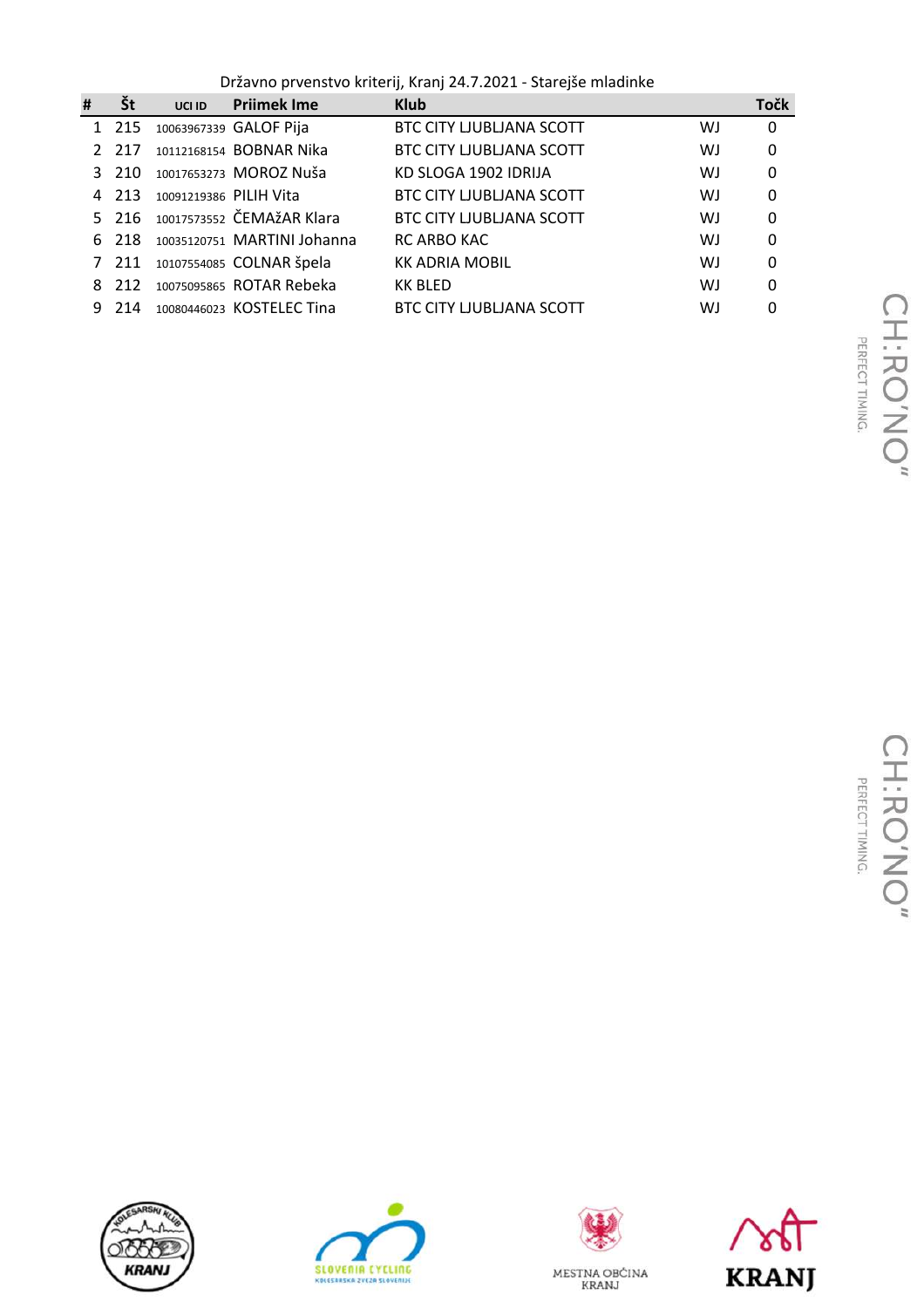Kriterij, Kranj 24.7.2021 - Dečki A & U17W

| Rnk          | <b>Bib</b> | UCI ID                    | <b>Name</b>                          | <b>Team</b>                     | Categ.      | <b>Country</b> | <b>Pts</b> |                    |
|--------------|------------|---------------------------|--------------------------------------|---------------------------------|-------------|----------------|------------|--------------------|
| $\mathbf{1}$ | 81         |                           | 100 175 650 64 LOPATIč Žan           | <b>POGI TEAM GENERALI</b>       | U15/2       | <b>SLO</b>     | 15         |                    |
| 2            | 85         | 101 035 272 72 EBNER Bor  |                                      | <b>POGI TEAM GENERALI</b>       | U15/2       | <b>SLO</b>     | 10         |                    |
| 3            | 80         |                           | 101 127 920 85 PETRIč Bastian        | <b>POGI TEAM GENERALI</b>       | U15/2       | <b>SLO</b>     | 7          |                    |
| 4            | 72         |                           | 100 590 015 45 ŠTAJNAR Gašper        | <b>CALCIT BIKE TEAM</b>         | U15/2       | <b>SLO</b>     | 5          |                    |
| 5            | 88         | 100 971 346 69 KAUČIČ Gal |                                      | <b>KK TROPOVCI</b>              | U15/2       | <b>SLO</b>     | 4          |                    |
| 6            |            |                           | 202 101 080 977 90 ZUPANIČ Neža      | <b>KK ADRIA MOBIL</b>           | <b>WU17</b> | <b>SLO</b>     | 2          |                    |
| 7            |            |                           | 206 100 975 319 65 PODBERŠIČE ma     | <b>BTC CITY LJUBLIANA SCOTT</b> | <b>WU17</b> | <b>SLO</b>     | 1          |                    |
| 8            |            |                           | 205 100 635 246 74 ŠPRINGER Tia      | <b>BTC CITY LJUBLIANA SCOTT</b> | <b>WU17</b> | <b>SLO</b>     | 0          |                    |
| 9            | 75         | 100 175 551 62 BEVC Žan   |                                      | <b>KK ADRIA MOBIL</b>           | U15/2       | <b>SLO</b>     | 0          |                    |
| 10           | 82         |                           | 101 171 004 04 KUčEK Gašper          | <b>POGI TEAM GENERALI</b>       | U15/2       | <b>SLO</b>     | 0          |                    |
| 11           | 90         |                           | 101 171 641 59 BUBNIč Enej           | <b>MEBLOJOGI PRO- CONCRETE</b>  | U15/2       | <b>SLO</b>     | 0          | τ                  |
| 12           |            |                           | 208 100 823 689 46 HOČEVAR Lucija    | <b>BTC CITY LJUBLIANA SCOTT</b> | <b>WU17</b> | <b>SLO</b>     | 0          | ERFECT TIMING<br>刀 |
| 13           | 83         |                           | 100 733 894 73 KRIŽMAN Miha          | <b>POGI TEAM GENERALI</b>       | U15/2       | <b>SLO</b>     | 0          |                    |
| 14           | 74         |                           | 100 769 474 54 MERVAR Tim            | <b>KK ADRIA MOBIL</b>           | U15/2       | <b>SLO</b>     | 0          | O                  |
| 15           |            |                           | 203 101 060 928 23 JANČIČ Katarina   | <b>TANIN SEVNICA</b>            | <b>WU17</b> | <b>SLO</b>     | $-1$ LAP   | Z                  |
| 16           |            |                           | 207 101 121 743 19 PESTOTNIK Sara    | <b>BTC CITY LJUBLIANA SCOTT</b> | <b>WU17</b> | <b>SLO</b>     | $-1$ LAP   |                    |
| 17           |            |                           | 209 101 135 510 12 ŠTRUKELJ Dominika | <b>MEBLOJOGI PRO- CONCRETE</b>  | <b>WU17</b> | <b>SLO</b>     | $-1$ LAP   |                    |
| 18           | 77         |                           | 100 922 877 03 GRADIŠNIK JOŠt        | <b>PERUTNINA PTUJ</b>           | U15/2       | <b>SLO</b>     | $-1$ LAP   |                    |
| 19           | 89         | 100 582 862 70 LUKIć Leon |                                      | <b>BK RIJEKA</b>                | U15/2       | <b>CRO</b>     | $-1$ LAP   |                    |
| 20           |            |                           | 204 100 752 588 46 SUŠNIK Tjaša      | <b>BTC CITY LJUBLIANA SCOTT</b> | <b>WU17</b> | <b>SLO</b>     | $-1$ LAP   |                    |
| 21           | 73         |                           | 101 165 600 32 TRŽOK David           | <b>KK ADRIA MOBIL</b>           | U15/2       | <b>SLO</b>     | $-1$ LAP   |                    |
| 22           | 71         |                           | 101 172 111 44 GOSAR Nejc            | <b>KK KRANJ</b>                 | U15/2       | <b>SLO</b>     | -2LAPS     |                    |
| 23           | 87         |                           | 100 888 066 15 KOREN Marko           | <b>KK TROPOVCI</b>              | U15/2       | <b>SLO</b>     | -2LAPS     |                    |
| 24           | 76         |                           | 100 922 866 89 GRUBELNIK Tin         | <b>PERUTNINA PTUJ</b>           | U15/2       | <b>SLO</b>     | -3LAPS     |                    |







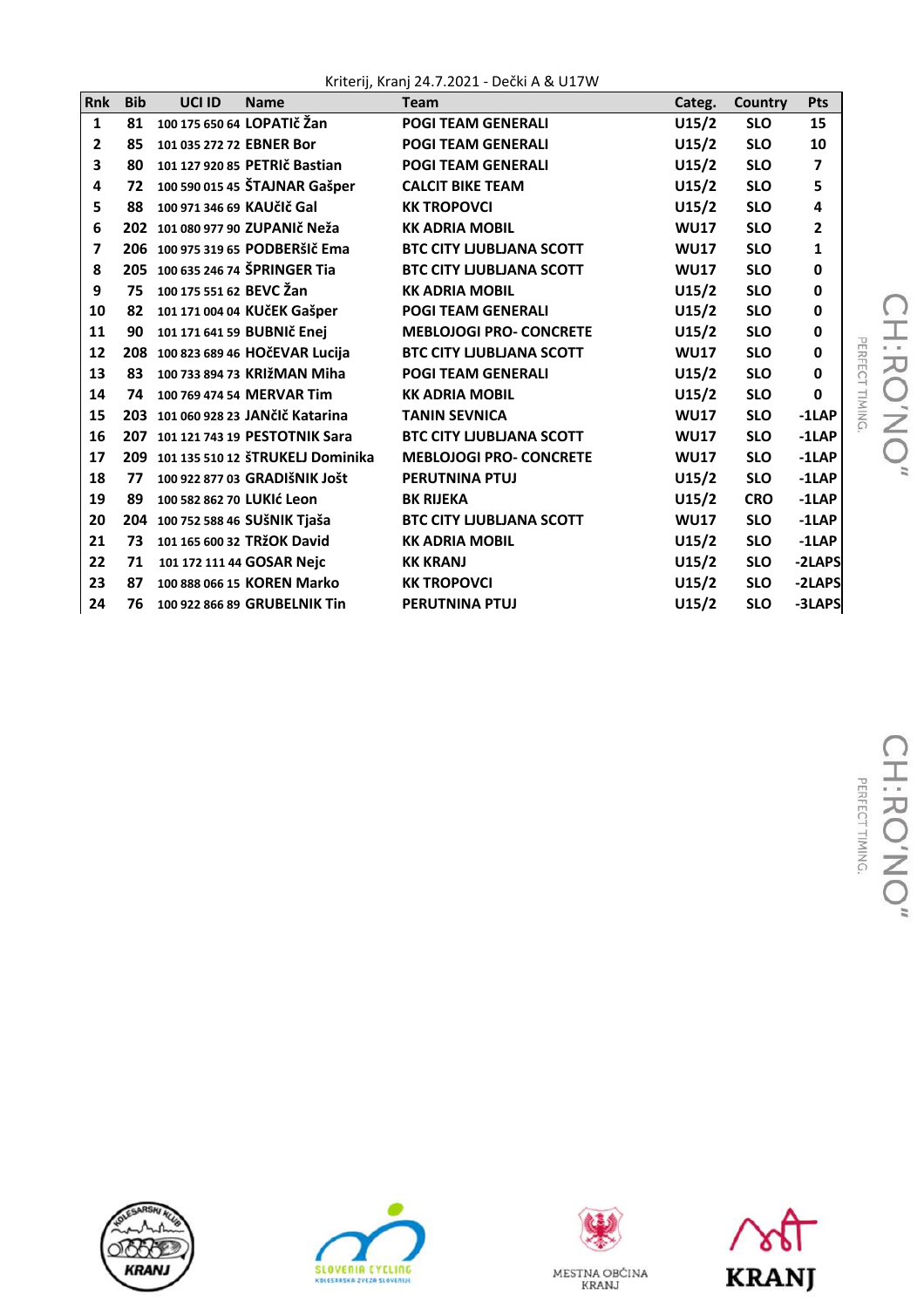Kriterij, Kranj 24.7.2021 - Dečki A

| #              | Št | UCI ID                  | <b>Prijmek Ime</b>            | <b>Klub</b>                    |       | <b>Točk</b>    |
|----------------|----|-------------------------|-------------------------------|--------------------------------|-------|----------------|
| $\mathbf{1}$   | 81 |                         | 100 175 650 64 LOPATIČ Žan    | <b>POGI TEAM GENERALI</b>      | U15/2 | 15             |
| $\overline{2}$ | 85 |                         | 101 035 272 72 EBNER Bor      | POGI TEAM GENERALI             | U15/2 | 10             |
| 3              | 80 |                         | 101 127 920 85 PETRIČ Bastian | POGI TEAM GENERALI             | U15/2 | 7              |
| 4              | 72 |                         | 100 590 015 45 ŠTAJNAR Gašper | <b>CALCIT BIKE TEAM</b>        | U15/2 | 5              |
| 5              | 88 |                         | 100 971 346 69 KAUČIČ Gal     | <b>KK TROPOVCI</b>             | U15/2 | 4              |
| 6              | 75 | 100 175 551 62 BEVC Zan |                               | <b>KK ADRIA MOBIL</b>          | U15/2 | 0              |
| 7              | 82 |                         | 101 171 004 04 KUČEK Gašper   | POGI TEAM GENERALI             | U15/2 | $\pmb{0}$      |
| 8              | 90 |                         | 101 171 641 59 BUBNIč Enej    | <b>MEBLOJOGI PRO- CONCRETE</b> | U15/2 | $\pmb{0}$      |
| 9              | 83 |                         | 100 733 894 73 KRIŽMAN Miha   | <b>POGI TEAM GENERALI</b>      | U15/2 | $\pmb{0}$      |
| 10             | 74 |                         | 100 769 474 54 MERVAR Tim     | <b>KK ADRIA MOBIL</b>          | U15/2 | $\mathbf 0$    |
| 11             | 77 |                         | 100 922 877 03 GRADIŠNIK JOŠt | PERUTNINA PTUJ                 | U15/2 | $-1$ LAP       |
| 12             | 89 |                         | 100 582 862 70 LUKIĆ Leon     | <b>BK RIJEKA</b>               | U15/2 | $-1$ LAP       |
| 13             | 73 |                         | 101 165 600 32 TRŽOK David    | <b>KK ADRIA MOBIL</b>          | U15/2 | $-1$ LAP       |
| 14             | 71 |                         | 101 172 111 44 GOSAR Nejc     | <b>KK KRANJ</b>                |       | $U15/2$ -2LAPS |
| 15             | 87 |                         | 100 888 066 15 KOREN Marko    | <b>KK TROPOVCI</b>             |       | $U15/2 -2LAPS$ |
| 16             | 76 |                         | 100 922 866 89 GRUBELNIK Tin  | PERUTNINA PTUJ                 | U15/2 | -3LAPS         |







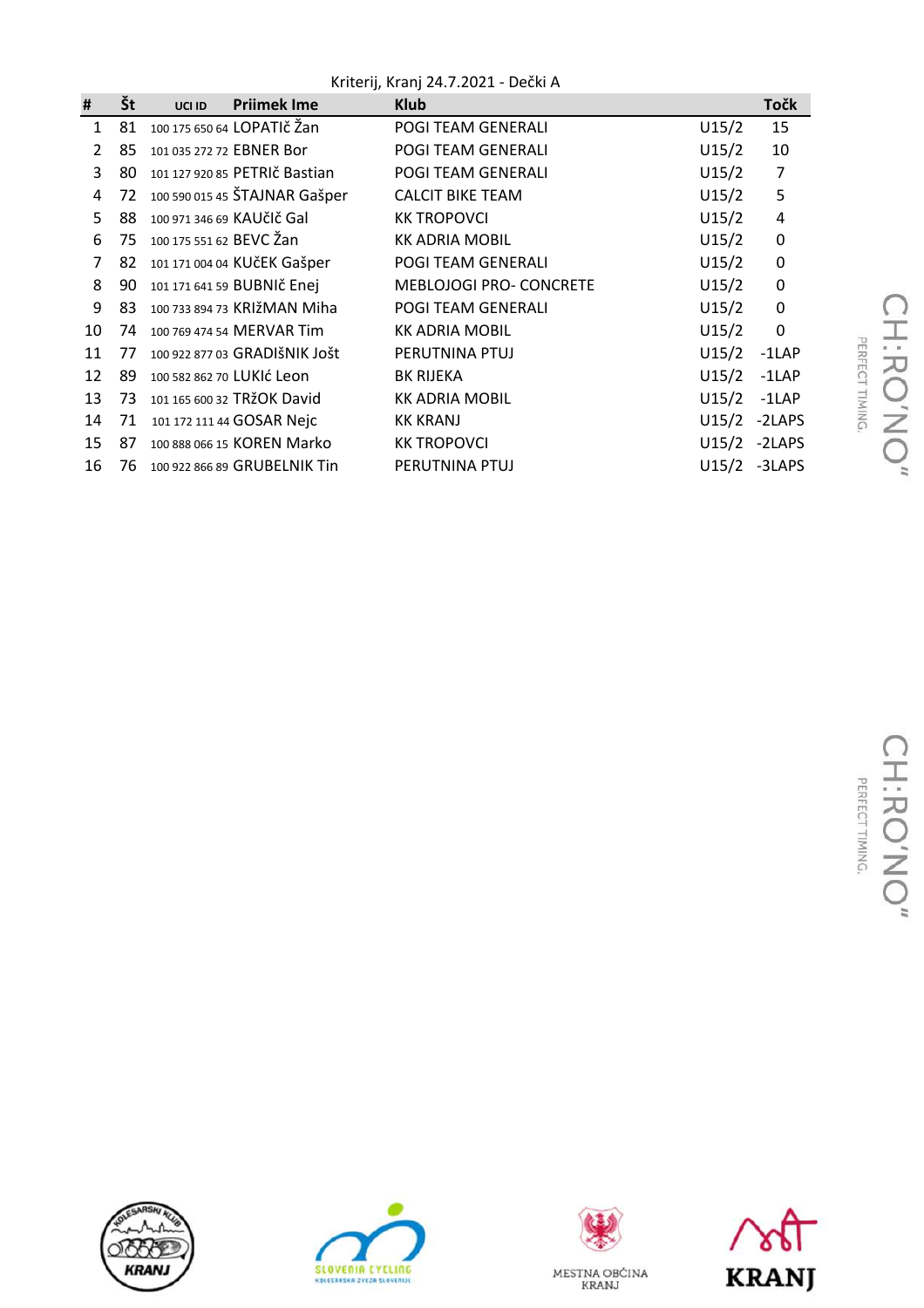Kriterij, Kranj 24.7.2021 - U17W

| # | St | UCI ID | <b>Prijmek Ime</b>                   | <b>Klub</b>                     |             | Točk     |
|---|----|--------|--------------------------------------|---------------------------------|-------------|----------|
|   |    |        | 202 101 080 977 90 ZUPANIČ Neža      | <b>KK ADRIA MOBIL</b>           | <b>WU17</b> | 2        |
|   |    |        | 2 206 100 975 319 65 PODBERŠIČEMA    | <b>BTC CITY LJUBLIANA SCOTT</b> | <b>WU17</b> | 1        |
|   |    |        | 3 205 100 635 246 74 ŠPRINGER Tia    | <b>BTC CITY LJUBLIANA SCOTT</b> | <b>WU17</b> | 0        |
|   |    |        | 4 208 100 823 689 46 HOČEVAR Lucija  | <b>BTC CITY LJUBLIANA SCOTT</b> | <b>WU17</b> | $\Omega$ |
|   |    |        | 5 203 101 060 928 23 JANČIČ Katarina | <b>TANIN SEVNICA</b>            | WU17        | $-1$ LAP |
|   |    |        | 6 207 101 121 743 19 PESTOTNIK Sara  | <b>BTC CITY LIUBLIANA SCOTT</b> | WU17        | $-1$ LAP |
|   |    |        | 209 101 135 510 12 ŠTRUKELJ Dominika | <b>MEBLOJOGI PRO- CONCRETE</b>  | WU17        | $-1$ LAP |







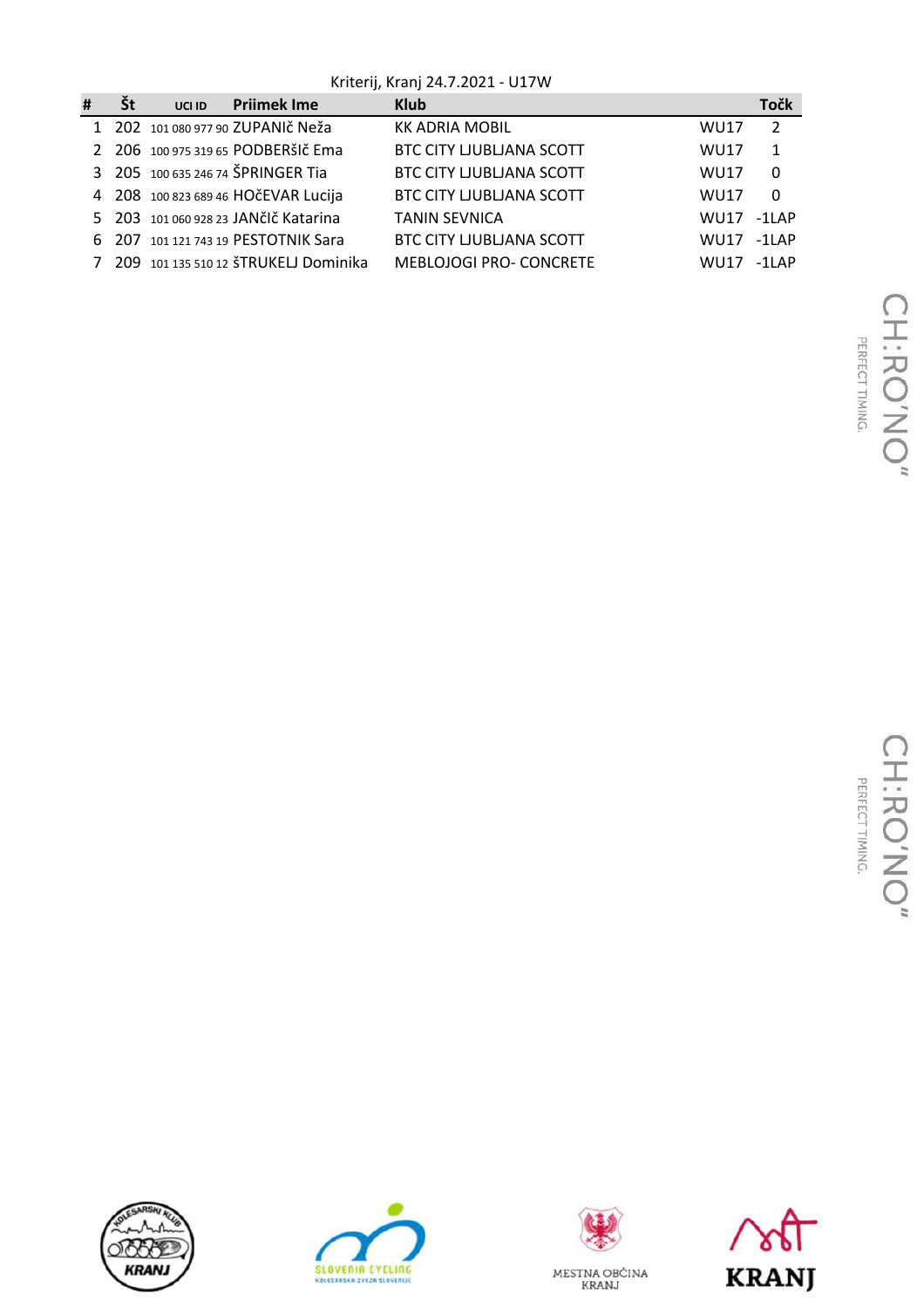Kriterij, Kranj 24.7.2021 - Dečki B & Deklice A

| Rnk            | <b>Bib</b> | UCI ID                 | <b>Name</b>                                          | <b>Team</b>                     | Categ.        | Country    | Pts          |
|----------------|------------|------------------------|------------------------------------------------------|---------------------------------|---------------|------------|--------------|
| $\mathbf{1}$   | 56         |                        | 10050015810 MURŠEC Nik                               | <b>PERUTNINA PTUJ</b>           | U15/1         | <b>SLO</b> | 12           |
| $\overline{2}$ | 42         |                        | 10096796684 NOGRAŠEK Bor                             | <b>KK KRANJ</b>                 | U15/1         | <b>SLO</b> | 9            |
| 3              | 60         |                        | 10090859173 KUNTARIČ ŽIBERT Vanja POGI TEAM GENERALI |                                 | U15/1         | <b>SLO</b> | 5            |
| 4              | 50         |                        | 10052982087 PREVEJŠEK Mai                            | <b>KK ADRIA MOBIL</b>           | U15/1         | <b>SLO</b> | 5            |
| 5              | 57         |                        | 10104786656 BOŠNIK Miha                              | PERUTNINA PTUJ                  | U15/1         | <b>SLO</b> | $\mathbf{1}$ |
| 6              | 43         | 10103652160 MUBI Jan   |                                                      | <b>KK KRANJ</b>                 | U15/1         | <b>SLO</b> | $\mathbf{1}$ |
| $\overline{ }$ | 55         | 10096863170 STARE Gal  |                                                      | <b>KK BLED</b>                  | U15/1         | <b>SLO</b> | 0            |
| 8              | 40         |                        | 10117212053 RANT Lovro                               | <b>KK KRANJ</b>                 | U15/1         | <b>SLO</b> | 0            |
| 9              | 54         |                        | 10092945178 AVSEC Aljaž                              | <b>KK ADRIA MOBIL</b>           | U15/1         | <b>SLO</b> | 0            |
| 10             | 49         |                        | 10102246165 STRAJNAR Taj                             | <b>KK ADRIA MOBIL</b>           | U15/1         | <b>SLO</b> | 0            |
| 11             | 145        |                        | 10089842996 MEHLE Taja                               | <b>BTC CITY LJUBLIANA SCOTT</b> | <b>WU15/2</b> | <b>SLO</b> | $\pmb{0}$    |
| 12             | 51         |                        | 10063706550 NOVAK Maj                                | <b>KK ADRIA MOBIL</b>           | U15/1         | <b>SLO</b> | 0            |
| 13             | 53         |                        | 10103550009 DERGANC Anton                            | <b>KK ADRIA MOBIL</b>           | U15/1         | <b>SLO</b> | 0            |
| 14             | 147        |                        | 10092424917 POTOČNIK Vesna                           | <b>BTC CITY LIUBLIANA SCOTT</b> | <b>WU15/2</b> | <b>SLO</b> | 0            |
| 15             | 58         | 10114197474 STEVIć Tit |                                                      | <b>POGI TEAM GENERALI</b>       | U15/1         | <b>SLO</b> | 0            |
| 16             | 62         |                        | 10090684977 GREGORčIč Filip                          | <b>POGI TEAM GENERALI</b>       | U15/1         | <b>SLO</b> | 0            |
| 17             | 52         | 10076944626 JAKŠE Žiga |                                                      | <b>KK ADRIA MOBIL</b>           | U15/1         | <b>SLO</b> | 0            |
| 18             | 47         |                        | 10116558618 VURUŠIČ Nejc                             | <b>KK ADRIA MOBIL</b>           | U15/1         | <b>SLO</b> | $\mathbf 0$  |
| 19             | 148        |                        | 10017578303 MIKUž Nika                               | <b>MBK ČRNI VRH</b>             | <b>WU15/2</b> | <b>SLO</b> | $-1$ lap     |
| 20             | 41         | 10092257387 PREVC Oto  |                                                      | <b>KK KRANJ</b>                 | U15/1         | <b>SLO</b> | $-1$ lap     |
| 21             | 65         |                        | 10077874715 MUHIč Grega                              | <b>TANIN SEVNICA</b>            | U15/1         | <b>SLO</b> | $-1$ lap     |
| 22             | 64         | 10119094661 STARIČ Vik |                                                      | <b>TANIN SEVNICA</b>            | U15/1         | <b>SLO</b> | $-1$ lap     |
| 23             | 46         |                        | 10117210033 GRAŠIČ Andraž                            | <b>KK KRANJ</b>                 | U15/1         | <b>SLO</b> | $-1$ lap     |
| 24             | 146        |                        | 10116551443 RODIč Klara Eliza                        | <b>KK ADRIA MOBIL</b>           | <b>WU15/2</b> | <b>SLO</b> | $-1$ lap     |
| 25             | 45         |                        | 10117209528 JURATOVEC žiga                           | <b>KK KRANJ</b>                 | U15/1         | <b>SLO</b> | <b>DNF</b>   |
| 26             | 44         |                        | 10103521919 KOMELJ Jurij                             | <b>KK KRANJ</b>                 | U15/1         | <b>SLO</b> | <b>DNF</b>   |







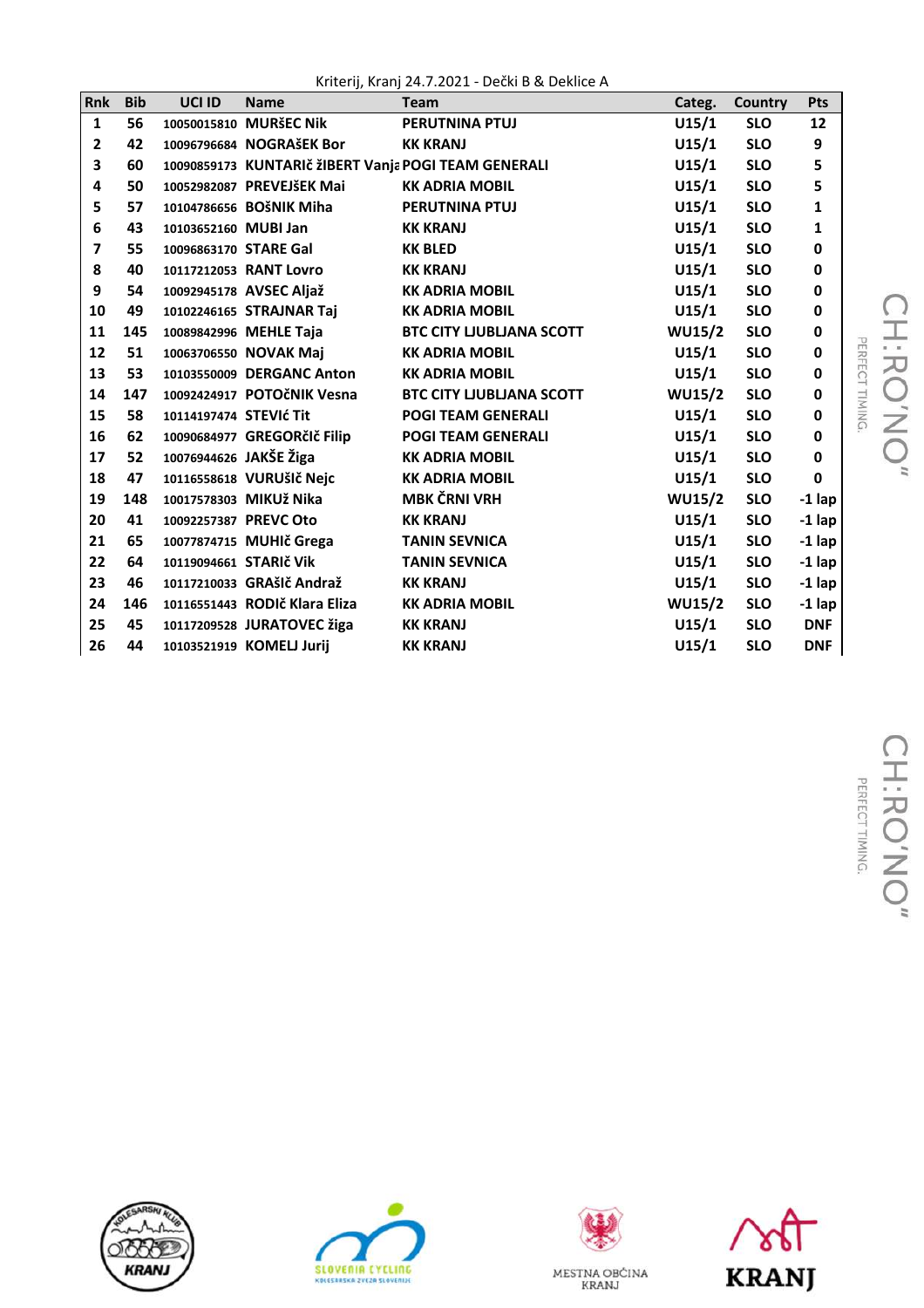Kriterij, Kranj 24.7.2021 - Dečki B

| #            | Št | UCI ID               | <b>Priimek Ime</b>          | <b>Klub</b>                                          |                 | <b>Točk</b>  |
|--------------|----|----------------------|-----------------------------|------------------------------------------------------|-----------------|--------------|
| $\mathbf{1}$ | 56 |                      | 10050015810 MURŠEC Nik      | PERUTNINA PTUJ                                       | U15/1           | 12           |
| 2            | 42 |                      | 10096796684 NOGRAŠEK Bor    | KK KRANJ                                             | U15/1           | 9            |
| 3            | 60 |                      |                             | 10090859173 KUNTARIČ ŽIBERT Vanja POGI TEAM GENERALI | U15/1           | 5            |
| 4            | 50 |                      | 10052982087 PREVEJŠEK Mai   | <b>KK ADRIA MOBIL</b>                                | U15/1           | 5            |
| 5            | 57 |                      | 10104786656 BOŠNIK Miha     | PERUTNINA PTUJ                                       | U15/1           | $\mathbf 1$  |
| 6            | 43 | 10103652160 MUBI Jan |                             | <b>KK KRANJ</b>                                      | U15/1           | $\mathbf{1}$ |
| 7            | 55 |                      | 10096863170 STARE Gal       | KK BLED                                              | U15/1           | $\mathbf 0$  |
| 8            | 40 |                      | 10117212053 RANT Lovro      | KK KRANJ                                             | U15/1           | 0            |
| 9            | 54 |                      | 10092945178 AVSEC Aljaž     | <b>KK ADRIA MOBIL</b>                                | U15/1           | 0            |
| 10           | 49 |                      | 10102246165 STRAJNAR Taj    | <b>KK ADRIA MOBIL</b>                                | U15/1           | 0            |
| 11           | 51 |                      | 10063706550 NOVAK Maj       | <b>KK ADRIA MOBIL</b>                                | U15/1           | $\pmb{0}$    |
| 12           | 53 |                      | 10103550009 DERGANC Anton   | <b>KK ADRIA MOBIL</b>                                | U15/1           | 0            |
| 13           | 58 |                      | 10114197474 STEVIć Tit      | POGI TEAM GENERALI                                   | U15/1           | $\pmb{0}$    |
| 14           | 62 |                      | 10090684977 GREGORčIč Filip | POGI TEAM GENERALI                                   | U15/1           | $\pmb{0}$    |
| 15           | 52 |                      | 10076944626 JAKŠE Žiga      | <b>KK ADRIA MOBIL</b>                                | U15/1           | $\mathbf 0$  |
| 16           | 47 |                      | 10116558618 VURUŠIČ Nejc    | <b>KK ADRIA MOBIL</b>                                | U15/1           | $\mathbf 0$  |
| 17           | 41 |                      | 10092257387 PREVC Oto       | <b>KK KRANJ</b>                                      | $U15/1 - 1$ lap |              |
| 18           | 65 |                      | 10077874715 MUHIč Grega     | <b>TANIN SEVNICA</b>                                 | $U15/1 - 1$ lap |              |
| 19           | 64 |                      | 10119094661 STARIČ Vik      | <b>TANIN SEVNICA</b>                                 | $U15/1 - 1$ lap |              |
| 20           | 46 |                      | 10117210033 GRAŠIč Andraž   | <b>KK KRANJ</b>                                      | $U15/1 - 1$ lap |              |







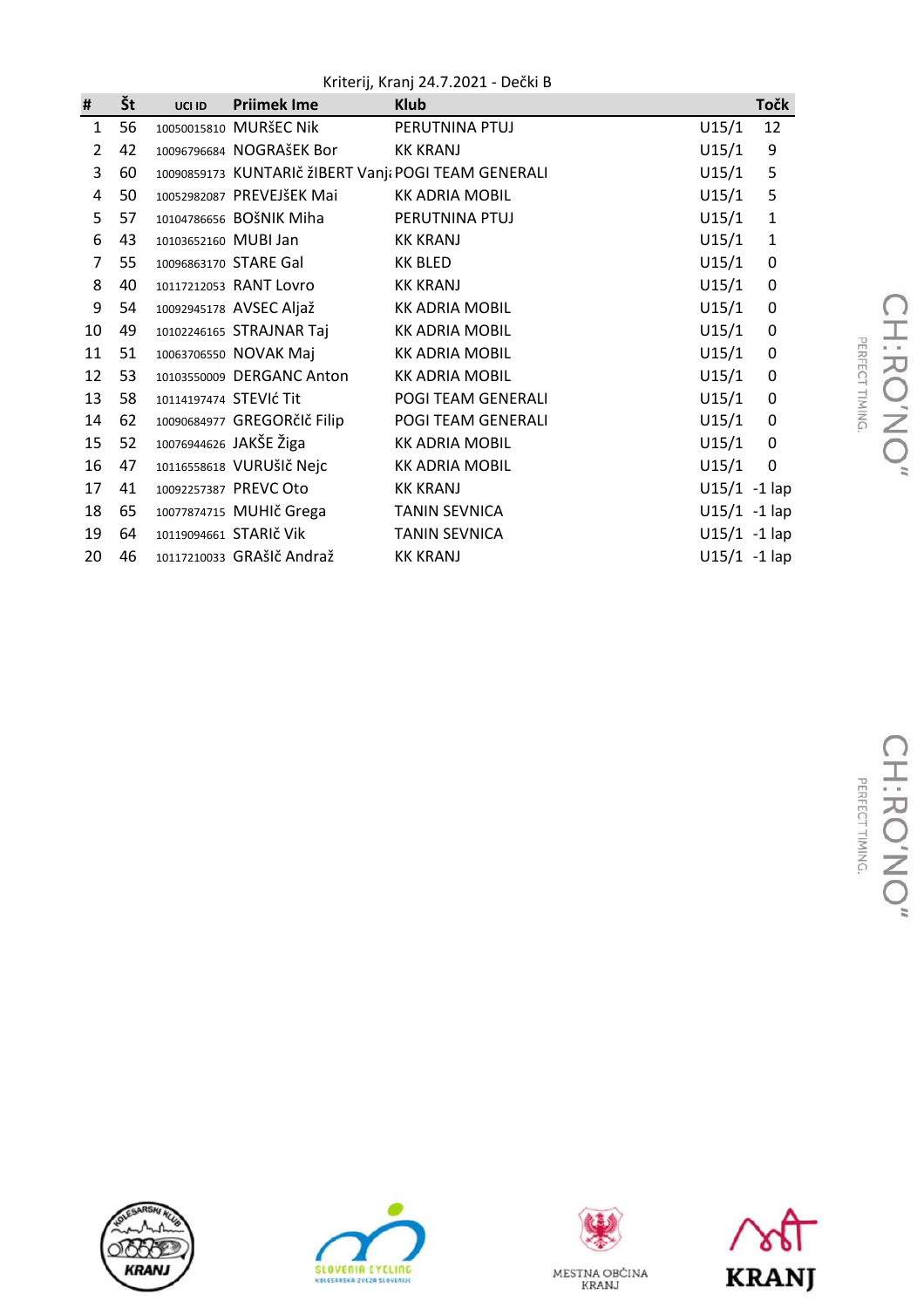Kriterij, Kranj 24.7.2021 - Deklice A

| # | - Št | UCI ID | <b>Prijmek Ime</b>               | Klub                            |               | Točk |
|---|------|--------|----------------------------------|---------------------------------|---------------|------|
|   |      |        | 1 145 10089842996 MEHLE Taja     | BTC CITY LJUBLJANA SCOTT        | $WU15/2$ 0    |      |
|   |      |        | 2 147 10092424917 POTOčNIK Vesna | <b>BTC CITY LJUBLIANA SCOTT</b> | $WU15/2$ 0    |      |
|   |      |        | 3 148 10017578303 MIKUŽ Nika     | MBK ČRNI VRH                    | WU15/2 -1 lap |      |







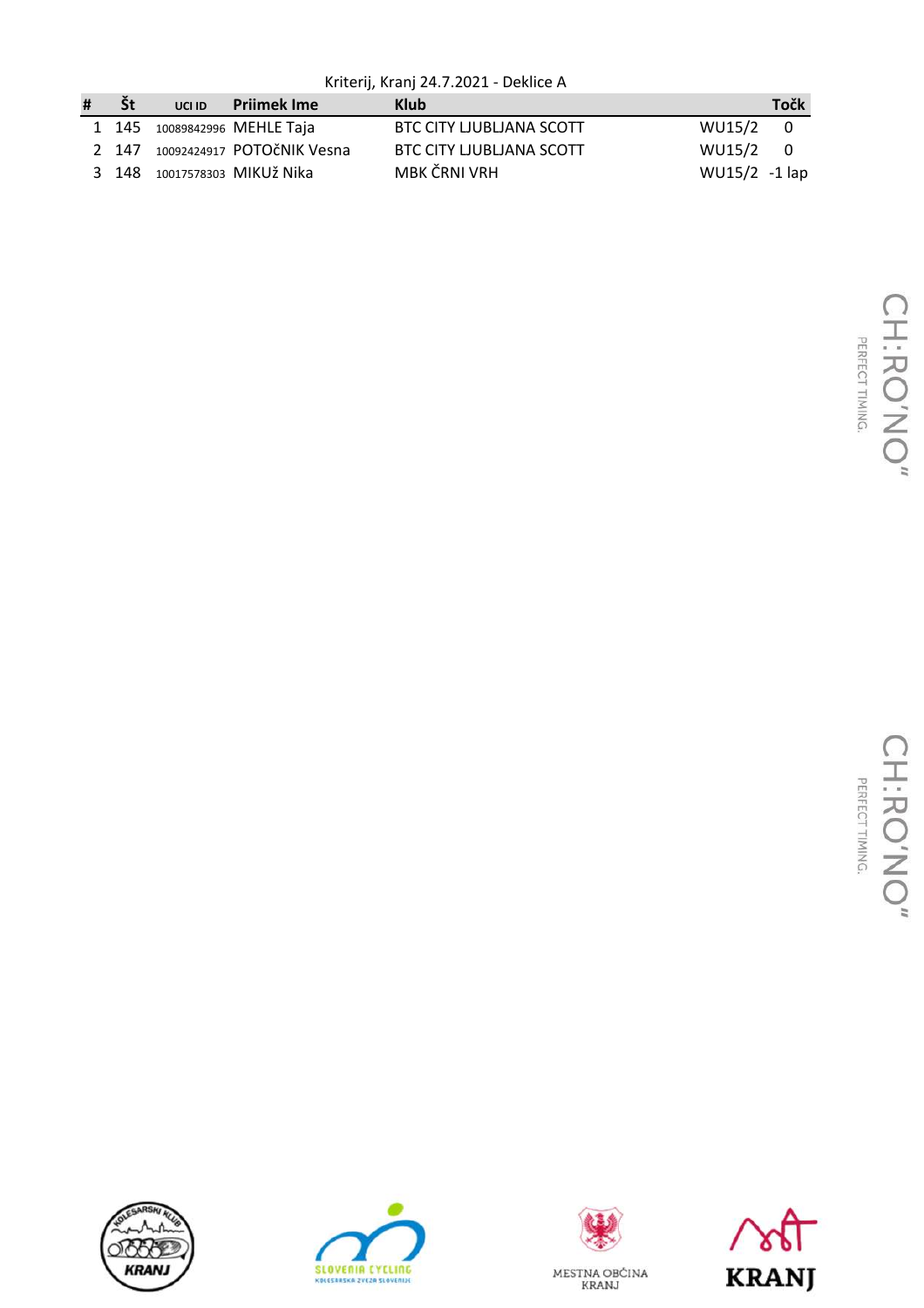Kriterij, Kranj 24.7.2021 - Dečki C & Deklice B & Deklice C - 14:04

| Rnk          | <b>Bib</b>              | UCI ID                | <b>Name</b>                     | <b>Team</b>                                                     | Categ.        | Country    | Pts        |                     |
|--------------|-------------------------|-----------------------|---------------------------------|-----------------------------------------------------------------|---------------|------------|------------|---------------------|
| $\mathbf{1}$ | 32                      |                       | 10106756463 MERNIK Osskar       | KD KNEŽJEGA MESTA CELJE                                         | U13           | <b>SLO</b> | 0          |                     |
| $\mathbf{2}$ | 27                      |                       | 10017577491 MAJNIK Maks         | <b>POGI TEAM GENERALI</b>                                       | U13           | <b>SLO</b> | 0          |                     |
| 3            | 20                      |                       | 10104509501 ADAM David          | PERUTNINA PTUJ                                                  | U13           | <b>SLO</b> | 0          |                     |
| 4            | 142                     |                       | 10017578505 TERPIN Eva          | <b>MBK ČRNI VRH</b>                                             | <b>WU15/1</b> | <b>SLO</b> | 0          |                     |
| 5            | 19                      |                       | 10104152924 BOHAK Maj           | PERUTNINA PTUJ                                                  | U13           | <b>SLO</b> | 0          |                     |
| 6            | $\overline{\mathbf{z}}$ |                       | 10117231150 BAJžELJ Rok         | <b>KK KRANJ</b>                                                 | U13           | <b>SLO</b> | 0          |                     |
| 7            | 10                      |                       | 10103395112 ANTOLIč Bor         | <b>KK ADRIA MOBIL</b>                                           | U13           | <b>SLO</b> | 0          |                     |
| 8            | 141                     |                       | 10074883475 ŠPRINGER Zoja       | <b>BTC CITY LJUBLIANA SCOTT</b>                                 | <b>WU15/1</b> | <b>SLO</b> | 0          |                     |
| 9            | 3                       |                       | 10080441575 KALAN Urban         | <b>KK KRANJ</b>                                                 | U13           | <b>SLO</b> | 0          |                     |
| 10           | 21                      |                       | 10093719562 ZAJC Gašper         | <b>POGI TEAM GENERALI</b>                                       | U13           | <b>SLO</b> | 0          |                     |
| 11           | 28                      | 10097717780 KLUN Gal  |                                 | <b>POGI TEAM GENERALI</b>                                       | U13           | <b>SLO</b> | 0          |                     |
| 12           | 30                      |                       | 10118255815 LEBAR Denis         | <b>KK TROPOVCI</b>                                              | U13           | <b>SLO</b> | 0          |                     |
| 13           | 140                     |                       | 10050014190 JEROMEL Hana        | PERUTNINA PTUJ                                                  | <b>WU15/1</b> | <b>SLO</b> | 0          | PERFECT TIMING<br>ᅎ |
| 14           | 17                      | 10108088090 HVALA Nik |                                 | KD SLOGA 1902 IDRIJA                                            | U13           | <b>SLO</b> | 0          | $\bigcirc$          |
| 15           | $\mathbf{1}$            |                       | 10117457280 PODOBNIK Tim        | <b>KK KRANJ</b>                                                 | U13           | <b>SLO</b> | 0          |                     |
| 16           | 4                       |                       | 10103523838 KALAN Matic         | <b>KK KRANJ</b>                                                 | U13           | <b>SLO</b> | 0          | $\leq$              |
| 17           | 29                      |                       | 10112539178 HRASTAR Matic       | <b>POGI TEAM GENERALI</b>                                       | U13           | <b>SLO</b> | 0          |                     |
| 18           | 25                      |                       | 10075259553 ŠERKEZI Joža Matjaž | <b>POGI TEAM GENERALI</b>                                       | U13           | <b>SLO</b> | 0          |                     |
| 19           | 22                      |                       | 10113083792 UKMAR Luka          | <b>POGI TEAM GENERALI</b>                                       | U13           | <b>SLO</b> | 0          |                     |
| 20           | 14                      | 10103518481 KOBE Val  |                                 | <b>KK ADRIA MOBIL</b>                                           | U13           | <b>SLO</b> | 0          |                     |
| 21           | 18                      |                       | 10106690987 VIDOVIč Nik         | PERUTNINA PTUJ                                                  | U13           | <b>SLO</b> | 0          |                     |
| 22           | 135                     |                       | 10104005202 BUKOVEC Zara        | <b>BTC CITY LJUBLIANA SCOTT</b>                                 | <b>WU13</b>   | <b>SLO</b> | 0          |                     |
| 23           | 5                       |                       | 10103524343 HAFNER Marcel       | <b>KK KRANJ</b>                                                 | U13           | <b>SLO</b> | 0          |                     |
| 24           | 133                     |                       | 10101934452 šPRINGER Olja       | <b>BTC CITY LJUBLIANA SCOTT</b>                                 | <b>WU13</b>   | <b>SLO</b> | 0          |                     |
| 25           | 6                       |                       | 10092750370 GAŠPERLIN Tine      | <b>KK KRANJ</b>                                                 | U13           | <b>SLO</b> | 0          |                     |
| 26           | 13                      |                       | 10116550635 RODIč Erazem Janez  | <b>KK ADRIA MOBIL</b>                                           | U13           | <b>SLO</b> | 0          |                     |
| 27           | 132                     |                       | 10116559426 VURUŠIČ Maja        | <b>KK ADRIA MOBIL</b>                                           | <b>WU13</b>   | <b>SLO</b> | 0          |                     |
| 28           | 143                     |                       | 10060158269 PETERLIN Laura      | <b>KK ADRIA MOBIL</b>                                           | <b>WU15/1</b> | <b>SLO</b> | 0          |                     |
| 29           | 134                     |                       | 10073410792 MEHLE Lina          | <b>BTC CITY LJUBLIANA SCOTT</b>                                 | <b>WU13</b>   | <b>SLO</b> | $-1$ lap   |                     |
| 30           | 12                      |                       | 10119156501 ROZMAN Arne         | <b>KK ADRIA MOBIL</b>                                           | U13           | <b>SLO</b> | $-1$ lap   |                     |
| 31           |                         |                       | 131 10113084503 ADAM Kaja       | <b>PERUTNINA PTUJ</b>                                           | <b>WU13</b>   | <b>SLO</b> | $-1$ lap   |                     |
| 32           | 130                     |                       | 10117214982 BOŽNAR PROSEN Iza   | <b>KK KRANJ</b>                                                 | <b>WU13</b>   | <b>SLO</b> | $-1$ lap   |                     |
| 33           | 16                      |                       | 10092777854 PREZELJ Jakob       | KD SLOGA 1902 IDRIJA                                            | U13           | <b>SLO</b> | -1lap      |                     |
| 34           | 11                      |                       | 10116550231 ŠONC Martin         | <b>KK ADRIA MOBIL</b>                                           | U13           | <b>SLO</b> | -1lap      | ERFECT TIMING<br>ᆽ  |
| 35           | 15                      |                       | 10116557507 DULAR Tadej         | <b>KK ADRIA MOBIL</b>                                           | U13           | <b>SLO</b> | $-1$ lap   | О                   |
| 36           | 23                      |                       | 10088595942 ŠTEMBAL David       | <b>POGI TEAM GENERALI</b>                                       | U13           | <b>SLO</b> | <b>DNF</b> |                     |
| 37           | $\mathbf{2}$            |                       | 10117216804 MATIć Aleksej       | <b>KK KRANJ</b>                                                 | U13           | <b>SLO</b> | <b>DNF</b> | Z                   |
| 38           | 144                     |                       |                                 | 10092979736 UNTERKÖFLER Lea Soph ARBÖ ASKÖ RAIFF RC FELD AM SEE | <b>WU15/1</b> | <b>AUT</b> | <b>DNS</b> |                     |
| 39           | 31                      |                       |                                 | 10117506184 WILDBAHNER Leopold ARBÖ ASKÖ RAIFF RC FELD AM SEE   | U13           | <b>SLO</b> | <b>DNS</b> |                     |
| 40           | 26                      |                       | 10086133455 REMON Marcos        | <b>POGI TEAM GENERALI</b>                                       | U13           | <b>ESP</b> | <b>DNS</b> |                     |
| 41           | 24                      |                       | 10112725094 ŠTEBE Liam          | <b>POGI TEAM GENERALI</b>                                       | U13           | <b>SLO</b> | <b>DNS</b> |                     |









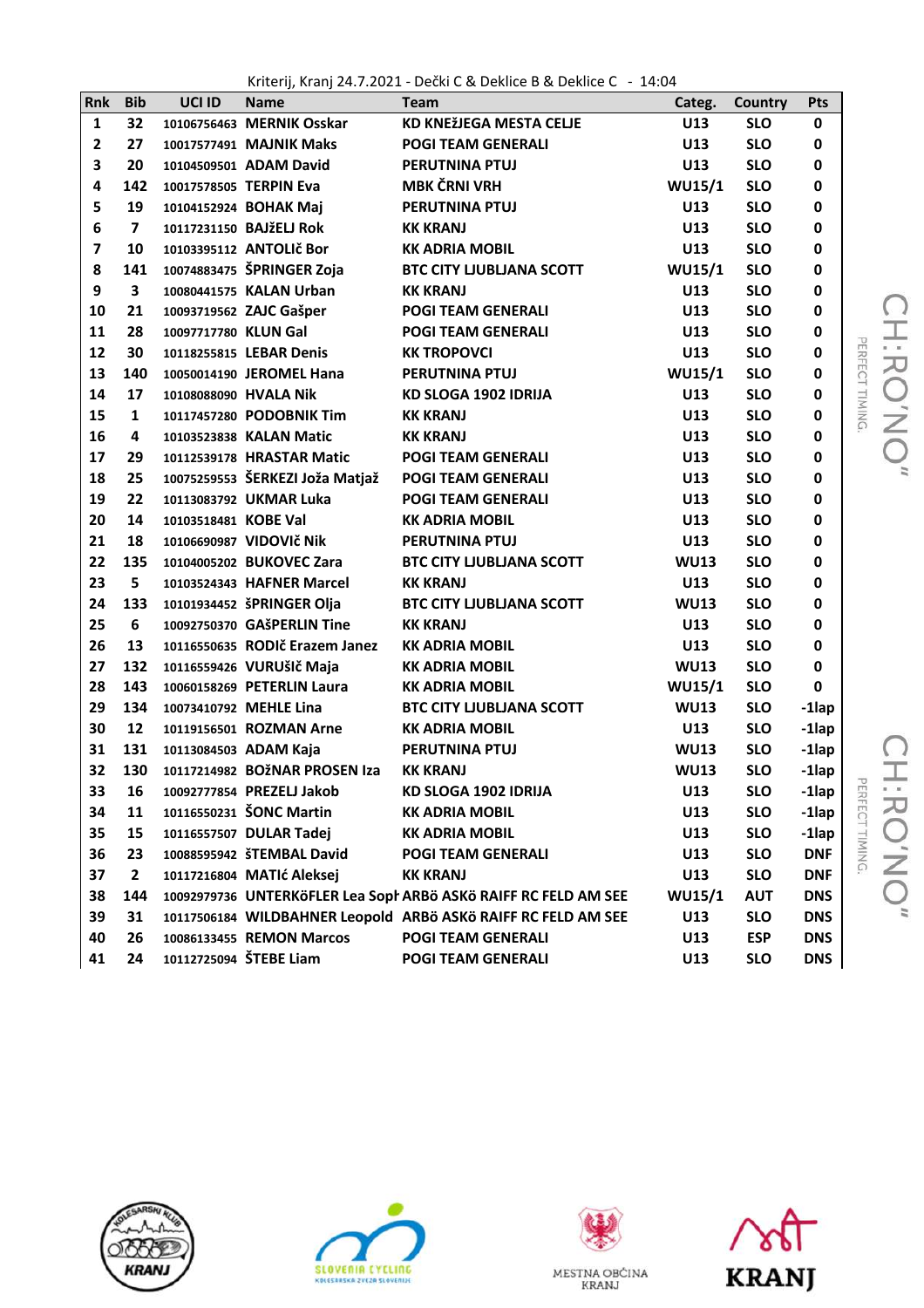Kriterij, Kranj 24.7.2021 - Dečki C

| #              | Št             | UCI ID               | <b>Priimek Ime</b>              | <b>Klub</b>                                                   |     | <b>Točk</b> |
|----------------|----------------|----------------------|---------------------------------|---------------------------------------------------------------|-----|-------------|
| $\mathbf{1}$   | 32             |                      | 10106756463 MERNIK Osskar       | KD KNEŽJEGA MESTA CELJE                                       | U13 | 0           |
| $\overline{2}$ | 27             |                      | 10017577491 MAJNIK Maks         | POGI TEAM GENERALI                                            | U13 | 0           |
| 3              | 20             |                      | 10104509501 ADAM David          | PERUTNINA PTUJ                                                | U13 | 0           |
| $\overline{4}$ | 19             |                      | 10104152924 BOHAK Maj           | PERUTNINA PTUJ                                                | U13 | 0           |
| 5              | $\overline{7}$ |                      | 10117231150 BAJŽELJ Rok         | <b>KK KRANJ</b>                                               | U13 | 0           |
| 6              | 10             |                      | 10103395112 ANTOLIč Bor         | <b>KK ADRIA MOBIL</b>                                         | U13 | 0           |
| $\overline{7}$ | 3              |                      | 10080441575 KALAN Urban         | <b>KK KRANJ</b>                                               | U13 | 0           |
| 8              | 21             |                      | 10093719562 ZAJC Gašper         | POGI TEAM GENERALI                                            | U13 | 0           |
| 9              | 28             | 10097717780 KLUN Gal |                                 | POGI TEAM GENERALI                                            | U13 | 0           |
| 10             | 30             |                      | 10118255815 LEBAR Denis         | <b>KK TROPOVCI</b>                                            | U13 | 0           |
| 11             | 17             |                      | 10108088090 HVALA Nik           | KD SLOGA 1902 IDRIJA                                          | U13 | 0           |
| 12             | $\mathbf{1}$   |                      | 10117457280 PODOBNIK Tim        | <b>KK KRANJ</b>                                               | U13 | 0           |
| 13             | 4              |                      | 10103523838 KALAN Matic         | <b>KK KRANJ</b>                                               | U13 | 0           |
| 14             | 29             |                      | 10112539178 HRASTAR Matic       | POGI TEAM GENERALI                                            | U13 | 0           |
| 15             | 25             |                      | 10075259553 ŠERKEZI Joža Matjaž | POGI TEAM GENERALI                                            | U13 | 0           |
| 16             | 22             |                      | 10113083792 UKMAR Luka          | POGI TEAM GENERALI                                            | U13 | 0           |
| 17             | 14             | 10103518481 KOBE Val |                                 | <b>KK ADRIA MOBIL</b>                                         | U13 | 0           |
| 18             | 18             |                      | 10106690987 VIDOVIČ Nik         | PERUTNINA PTUJ                                                | U13 | 0           |
| 19             | 5              |                      | 10103524343 HAFNER Marcel       | <b>KK KRANJ</b>                                               | U13 | 0           |
| 20             | 6              |                      | 10092750370 GAŠPERLIN Tine      | <b>KK KRANJ</b>                                               | U13 | 0           |
| 21             | 13             |                      | 10116550635 RODIč Erazem Janez  | <b>KK ADRIA MOBIL</b>                                         | U13 | 0           |
| 22             | 12             |                      | 10119156501 ROZMAN Arne         | <b>KK ADRIA MOBIL</b>                                         | U13 | -1lap       |
| 23             | 16             |                      | 10092777854 PREZELJ Jakob       | KD SLOGA 1902 IDRIJA                                          | U13 | -1lap       |
| 24             | 11             |                      | 10116550231 ŠONC Martin         | <b>KK ADRIA MOBIL</b>                                         | U13 | -1lap       |
| 25             | 15             |                      | 10116557507 DULAR Tadej         | <b>KK ADRIA MOBIL</b>                                         | U13 | $-1$ lap    |
| 26             | 23             |                      | 10088595942 ŠTEMBAL David       | POGI TEAM GENERALI                                            | U13 | <b>DNF</b>  |
| 27             | $\overline{2}$ |                      | 10117216804 MATIć Aleksej       | <b>KK KRANJ</b>                                               | U13 | <b>DNF</b>  |
| 28             | 31             |                      |                                 | 10117506184 WILDBAHNER Leopold ARBÖ ASKÖ RAIFF RC FELD AM SEE | U13 | <b>DNS</b>  |
| 29             | 26             |                      | 10086133455 REMON Marcos        | POGI TEAM GENERALI                                            | U13 | <b>DNS</b>  |
| 30             | 24             |                      | 10112725094 ŠTEBE Liam          | POGI TEAM GENERALI                                            | U13 | <b>DNS</b>  |







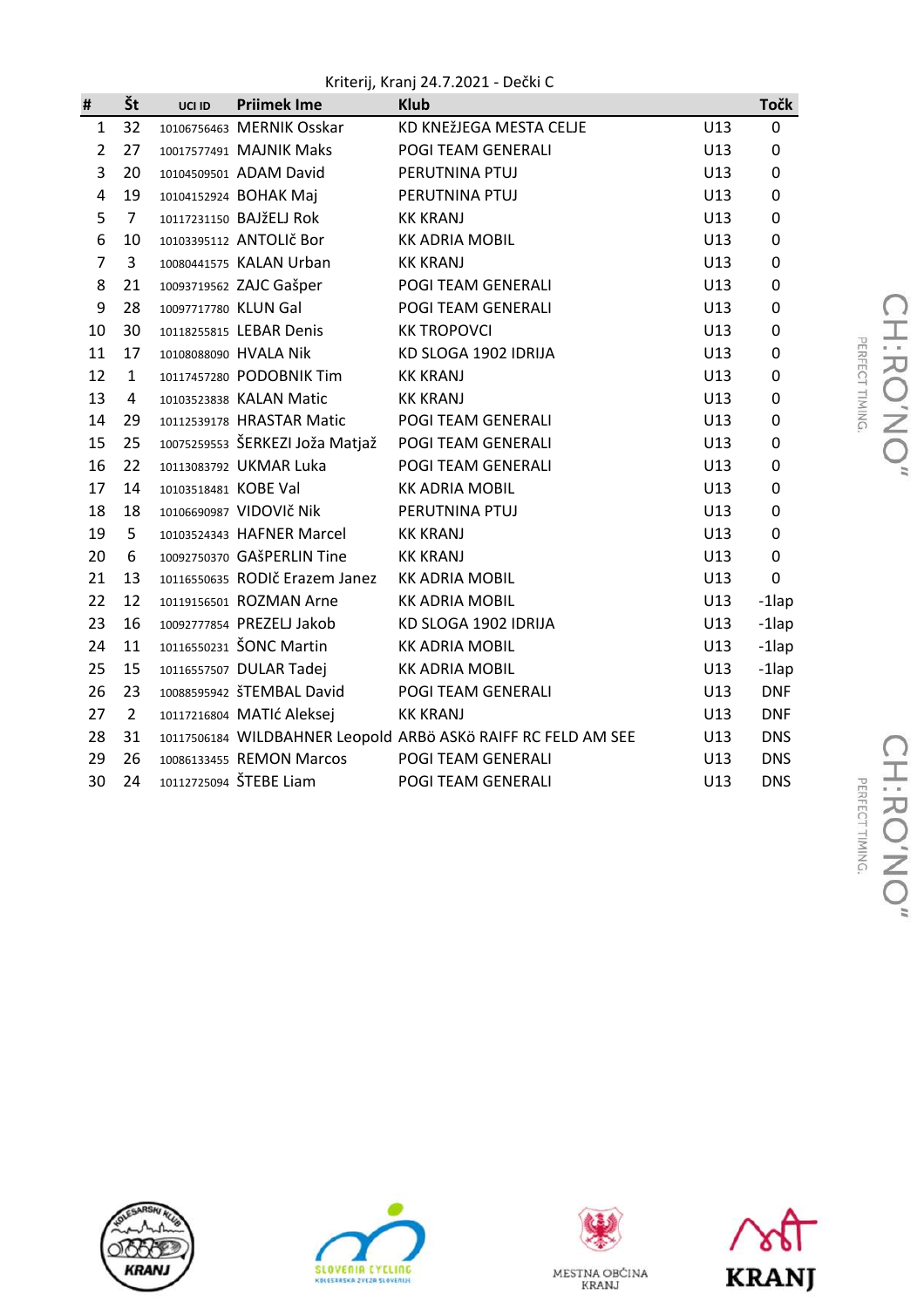Kriterij, Kranj 24.7.2021 - Deklice B

| # | Št | UCI ID | <b>Priimek Ime</b>               | <b>Klub</b>                                                           |          | <b>Točk</b> |
|---|----|--------|----------------------------------|-----------------------------------------------------------------------|----------|-------------|
|   |    |        | 1 142 10017578505 TERPIN Eva     | MBK ČRNI VRH                                                          | WU15/1 0 |             |
|   |    |        | 2 141 10074883475 ŠPRINGER Zoja  | <b>BTC CITY LJUBLJANA SCOTT</b>                                       | WU15/1 0 |             |
|   |    |        | 3 140 10050014190 JEROMEL Hana   | PERUTNINA PTUJ                                                        | WU15/1 0 |             |
|   |    |        | 4 143 10060158269 PETERLIN Laura | <b>KK ADRIA MOBIL</b>                                                 | WU15/1 0 |             |
|   |    |        |                                  | 5 144 10092979736 UNTERKÖFLER Lea Sopl ARBÖ ASKÖ RAIFF RC FELD AM SEE | WU15/1   | DNS         |







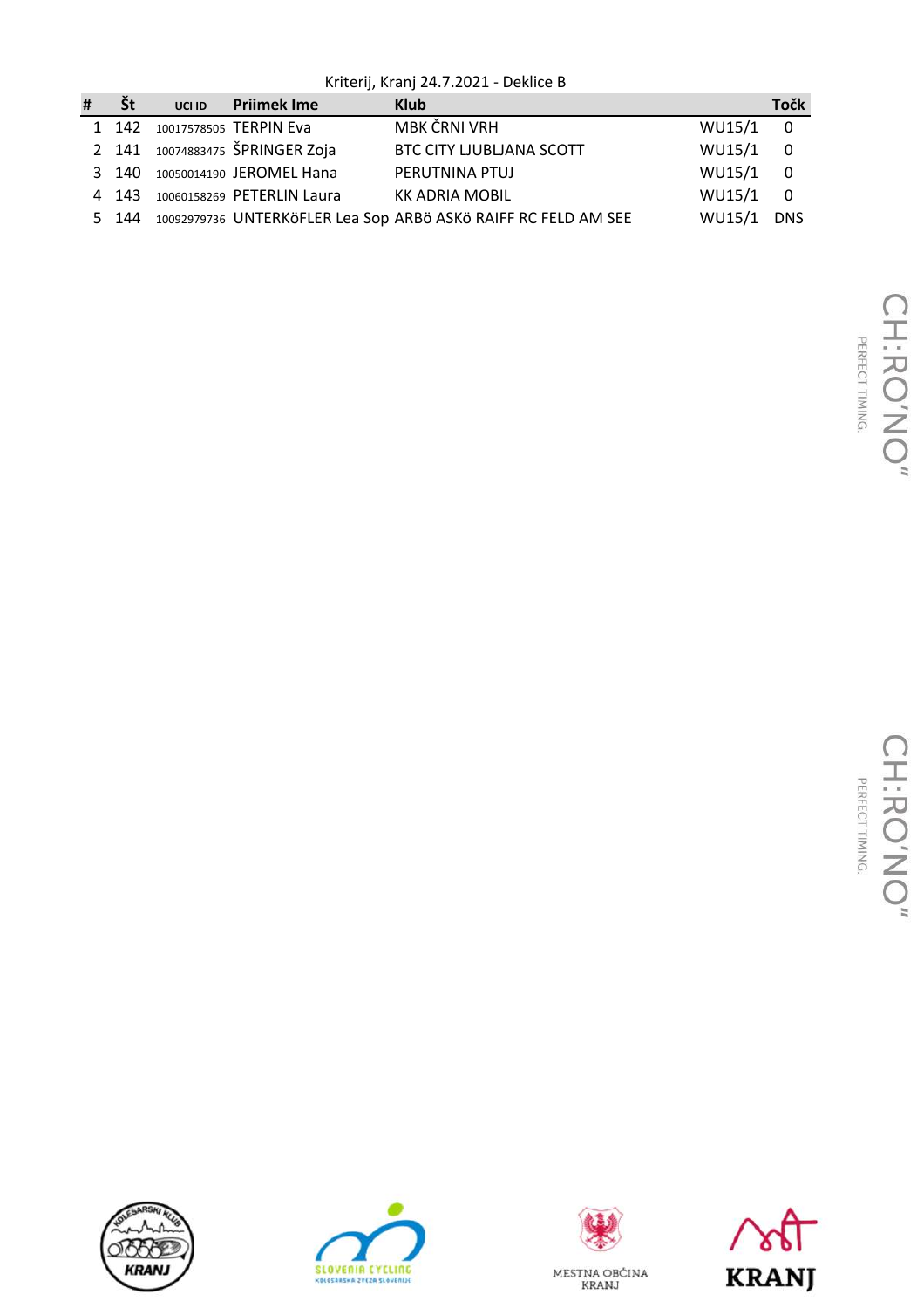Kriterij, Kranj 24.7.2021 - Deklice C

| # | <b>St</b> | UCI ID Priimek Ime                  | <b>Klub</b>                     |                | <b>Točk</b>             |
|---|-----------|-------------------------------------|---------------------------------|----------------|-------------------------|
|   | 1 135     | 10104005202 BUKOVEC Zara            | <b>BTC CITY LJUBLJANA SCOTT</b> | <b>WU13</b>    | $\overline{\mathbf{0}}$ |
|   |           | 2 133 10101934452 ŠPRINGER Olja     | <b>BTC CITY LJUBLJANA SCOTT</b> | <b>WU13</b>    | $\overline{\mathbf{0}}$ |
|   |           | 3 132 10116559426 VURUŠIČ Maja      | <b>KK ADRIA MOBIL</b>           | <b>WU13</b>    | $\overline{0}$          |
|   |           | 4 134 10073410792 MEHLE Lina        | <b>BTC CITY LJUBLJANA SCOTT</b> | $WU13 - 1$ lap |                         |
|   |           | 5 131 10113084503 ADAM Kaja         | PERUTNINA PTUJ                  | WU13 -1lap     |                         |
|   |           | 6 130 10117214982 BOŽNAR PROSEN Iza | KK KRANJ                        | $WU13 - 1$ lap |                         |